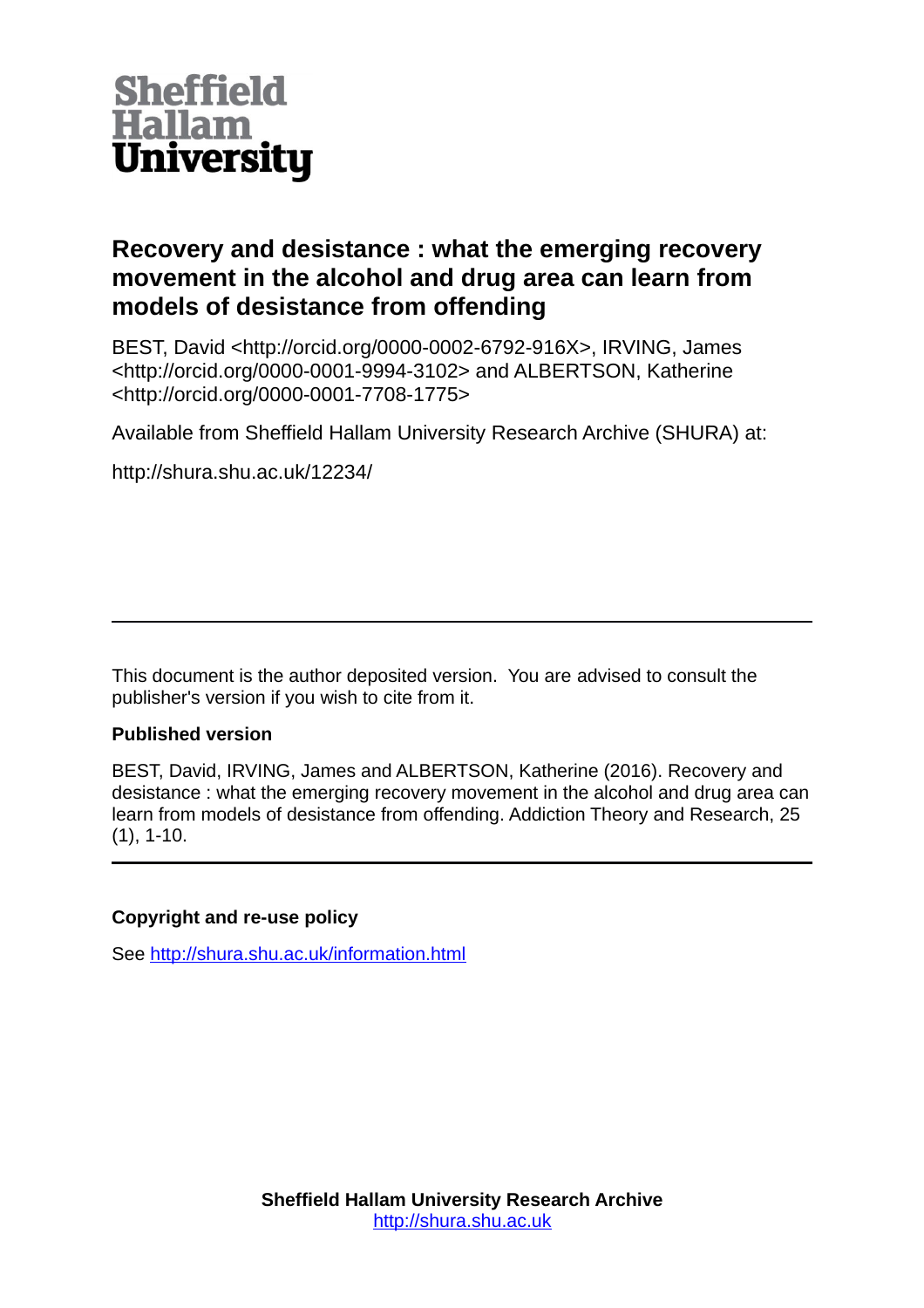#### **Abstract**

*In the last twenty years, the recovery movement in alcohol and other drugs (AOD) has emerged as a major influence on alcohol and drug policy and practice in the UK, US and Australia. In roughly the same period of time, the desistance movement has become increasingly prominent in academic criminology, and is increasingly influential in criminal justice practice, particularly in the area of probation. Furthermore, the populations involved in recovery and desistance research have significant overlap, yet there has been little shared learning across these areas. The current article explores the evolution of thinking around desistance and what lessons it might offer conceptual models of recovery. It will be argued that one of the most important shared assumptions relates to identity change, and the extent to which these identity changes are intrinsically social or 'relational'. The paper will advance a social identity model as a mechanism for understanding the journey to recovery or desistance and the centrality of reintegration into communities for a coherent model and public policy around addiction recovery.* 

**Key Words:** Addiction, Recovery, Desistance, Social Identity, Stigma, Labelling

Word Count: 6627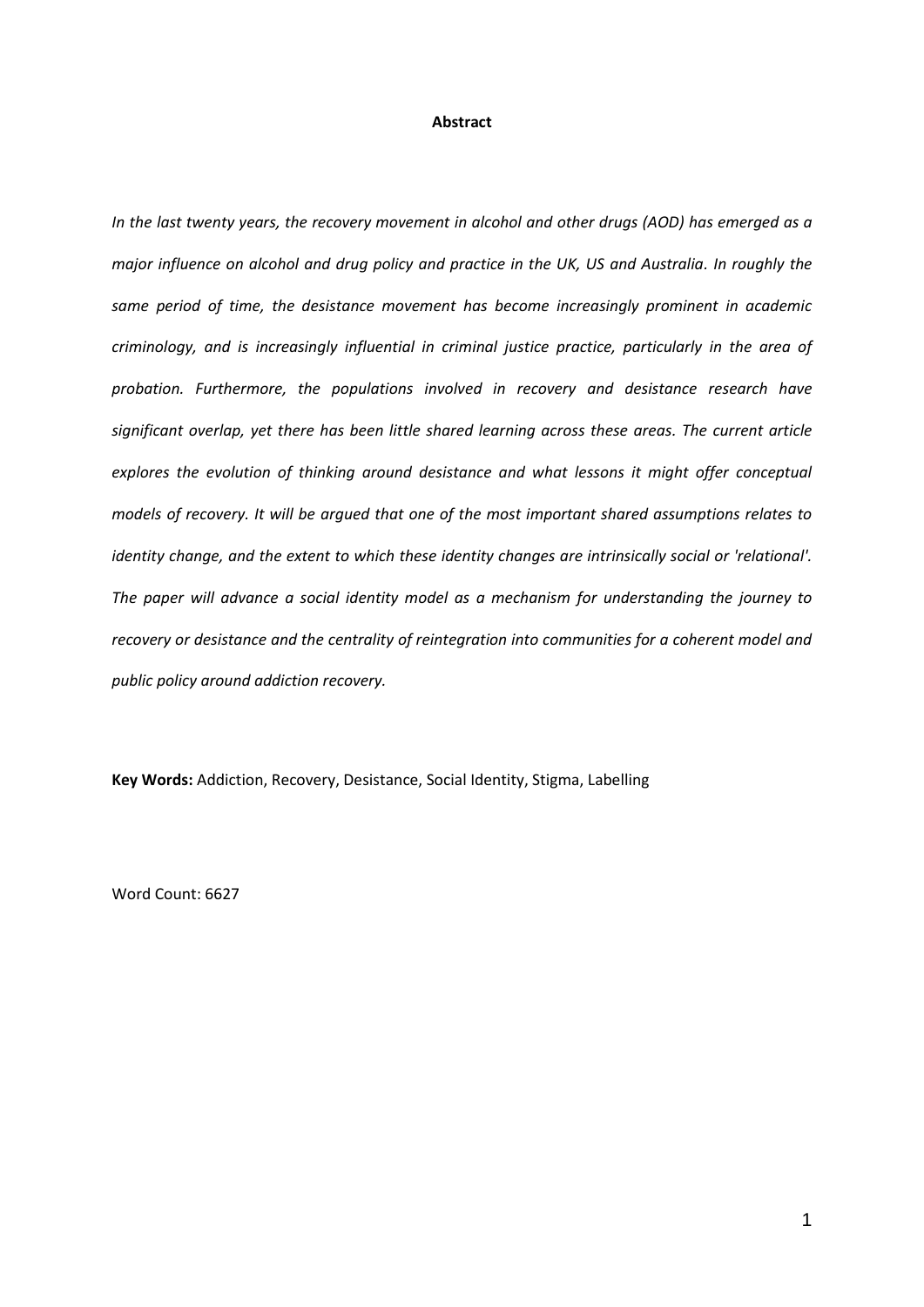Recovery has become a core theme for policy makers in the alcohol and drug field in the UK (Scottish Government, 2007; UK Government, 2010) and US (SAMSHA, 2014), and has resulted in a significant paradigm shift in our understanding about substance use problems and their resolution (White, 2008). In the introduction to the UK Drug Strategy (Home Office 2010) Home Secretary Theresa May called for a fundamental change in how specialist services were delivered, an approach that was reinforced and extended by the Home Office (Inter-ministerial Group on Drugs 2012). The explicit and primary goal of treatment was to support 'abstinent recovery', moving policy and practice further away from the tenets of the harm reduction strategy. Yet the academic literature on recovery and models of achieving and sustaining recovery remains relatively light and there have been few attempts to extrapolate the evidence from parallel academic disciplines. This paper considers the evidence around desistance from offending, and the underlying conceptual frameworks, to assess their potential contribution to enhancing our understanding of recovery from alcohol and drug problems. The paper starts with a brief overview of the overlap between offending and substance use, and provides a short summary of the recovery evidence base before outlining the key desistance models and their relevance to recovery.

## **Offending and substance misuse**

The research literature suggests a strong relationship between substance use and offending. Bennett and Holloway (2004) found that 69% of arrestees tested positive for at least one illegal drug and 38% tested positive for heroin and/or crack cocaine (HCC). Indeed, 75% of HCC users had committed one or more acquisitive crimes in the last year and rates of these crimes were nearly six times higher than among non-drug using arrestees (Bennett and Holloway 2004). The estimated socio-economic costs of drug misuse are up to £18 billion per year (Holloway et al. 2005). Meta-analysis established that treatment interventions for substance misuse meant that the odds of reduction in criminal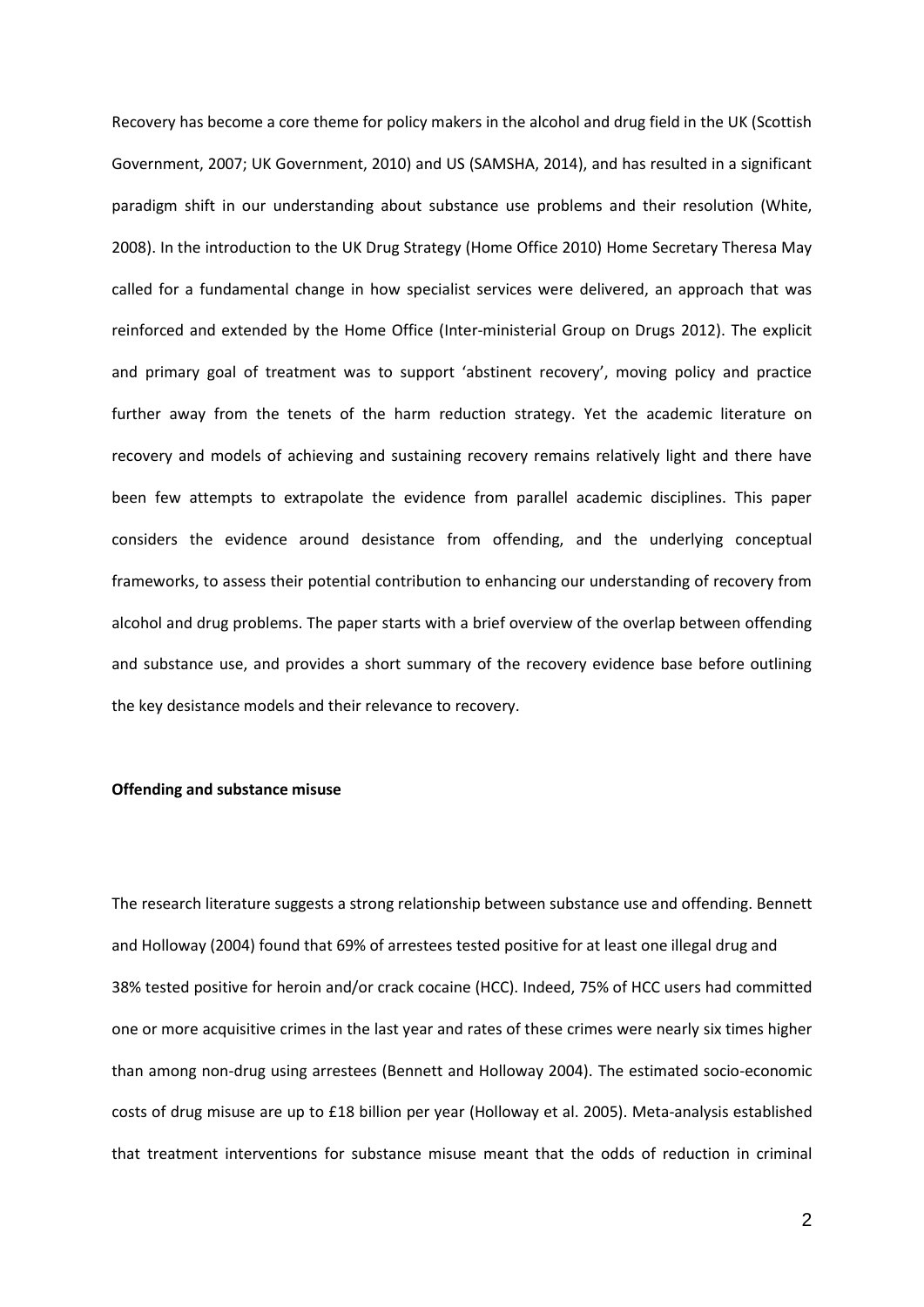behaviour were 41% higher than among those receiving other interventions (Bennett and Holloway 2004). The focus of research has typically been on establishing the strength of the association during onset and periods of active use, and the impact of interventions targeting one behaviour (typically substance use) or the other (offending), with the UK National Treatment Outcome Research Study (NTORS) finding marked reductions in offending among drug users entering specialist drug treatment (Gossop et al, 2001; Gossop et al, 2005). Relatively little attention has been paid to the impact of desisting from one behaviour on stopping the other, and it is the association between desistance from offending and recovery from substance use that is targeted here.

The Ministry of Justice (2010) accepted this connection when they reported that alcohol and, more strongly, drugs were associated with reconviction rates. While the evidence for the impact of substance use interventions on offending behaviour is robust and consistent (Bennett and Holloway 2004; Gossop et al. 1998), the long-term impact of these changes induced by addiction treatment are less clear, and what the predictors are of sustaining short-term changes in substance use and offending. Seddon (2000) has argued that, while there is a strong association with drug use and acquisitive crime, policy makers have assumed the drugs-crime nexus to be a simple causal relationship, in a way that is not consistent with the evidence.

The overlap between offending and problem substance use is not only about the co-occurrence of the two behaviours, it is also about societal responses. According to the World Health Organisation reporting that illicit drug use is the most stigmatised health condition in the world, with alcohol dependence the fourth (WHO, 2001). Corrigan, Kurabawa and O'Shaughnessy (2009) found that the general public perceived addiction to drugs to be more blameworthy and more dangerous than mental illness, and that their problems were seen as more their own fault, therefore addicts were likely to be subject to greater stigma and discrimination. Equally, having a criminal record has been shown to have a negative and lasting impact on offenders' employment prospects, earning potential,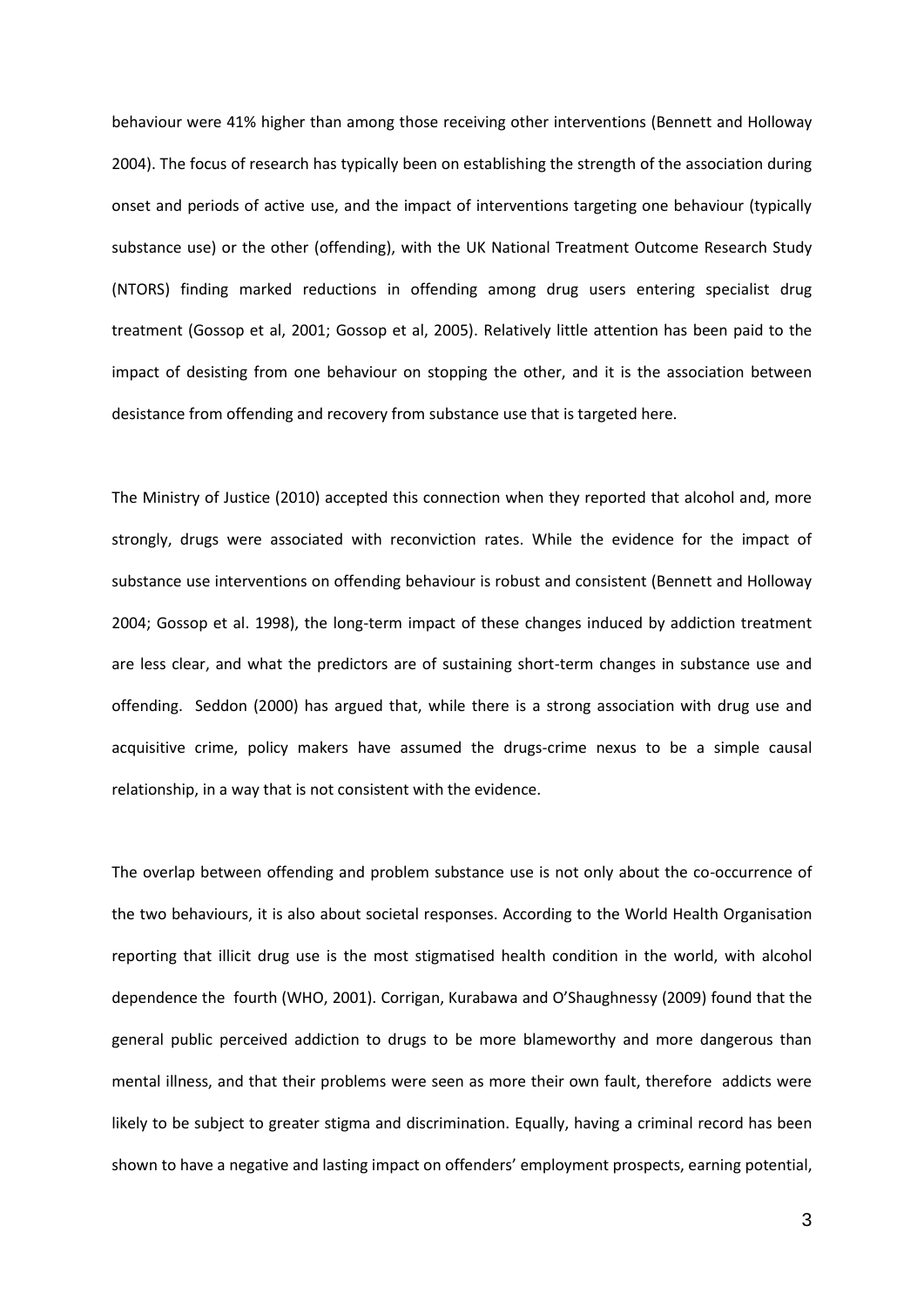and ability to secure social housing, access to mortgages and insurance and to civic participation (Henley, 2014). Braithwaite (1989) has argued that, when society's response to offenders is to stigmatise and exclude, they are left with limited opportunity for achieving self-respect and affiliation in socially approved groups and institutions, and become increasingly marginalised. Both populations face the problem, not only of overcoming the behaviour but of convincing friends, family and the wider community that they have 'really' changed. Loftland (1969: 210) confirms that long years of conformity and service to society may not be sufficient to lift the stigma of 'offender' status from the individual. Maruna et al (2004:272) posit that establishing a deviant identity is easy the ex-offender remains at best, 'risky until proven innocent'. As will be outlined below, problems relating to a stigmatised status, including bars to socially and institutionally approved means of achieving a fulfilling life, has led theorists to consider recovery as a process over time and desistance as a staged journey which includes the re-engagement with more socially acknowledged groups and institutions (see Best et al, 2010; Irving, 2016; Maruna and Farrell, 2004 & Sampson and Laub, 2003).

### **Models and theories of addiction recovery**

The Betty Ford Institute Consensus Panel defines recovery from substance use disorders as a 'voluntarily maintained lifestyle characterised by sobriety, personal health and citizenship' (2007, p 222). The concept of citizenship resonates with the recovery model developed in the mental health area by Rowe et al (2012) who has characterised citizenship to include key recovery concepts including caring for self and others, civil rights, legal rights and personal responsibility.

Recovery is described by the UK Drug Policy Commission as 'voluntarily sustained control over substance use which maximises health and wellbeing and participation in the rights, roles and responsibilities of society' (2008, p 6). Recovery has been conceptualised as a journey taking place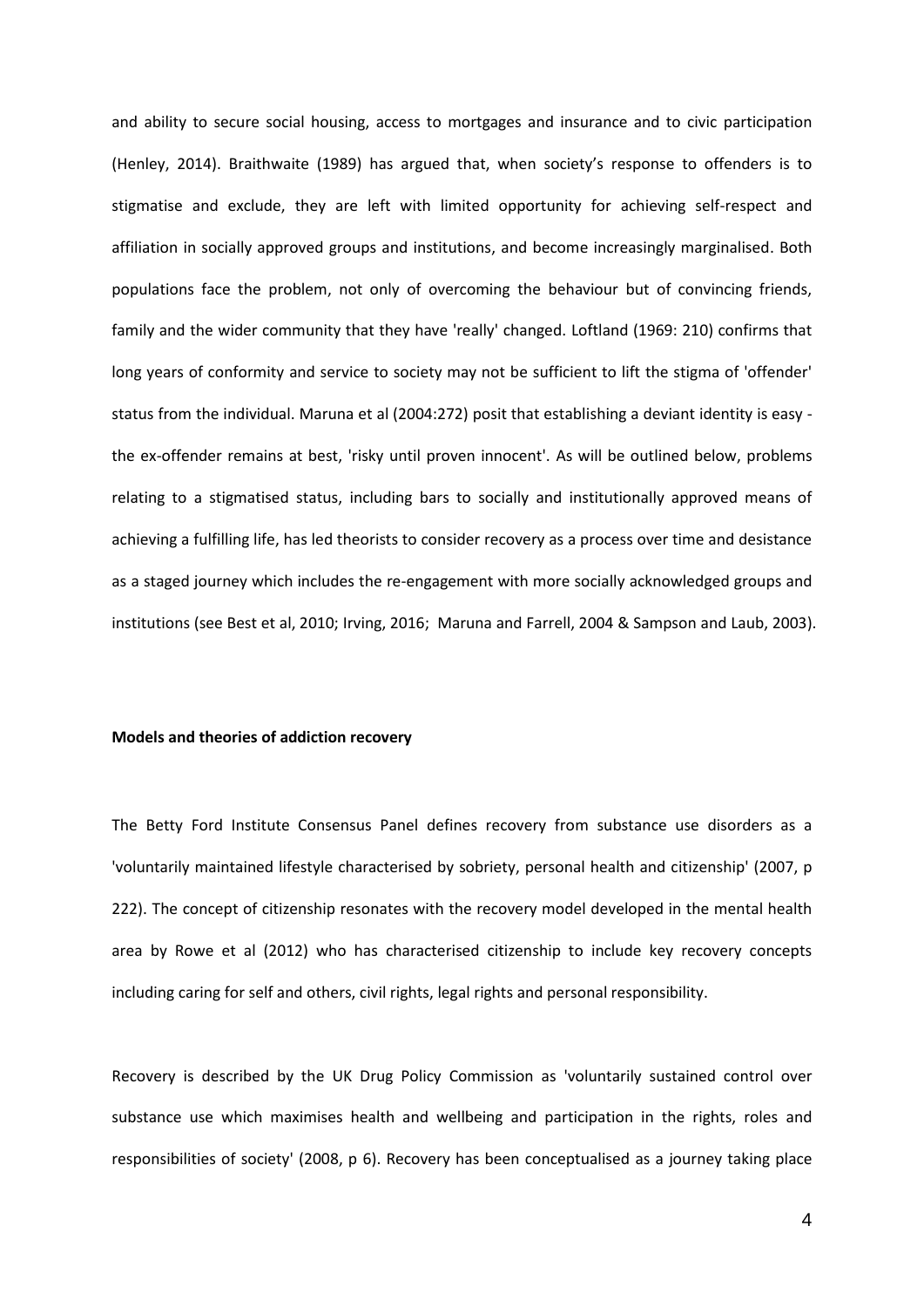over time and as involving three stages – early recovery (the first year), sustained recovery (between one and five years), and stable recovery (more than five years in recovery) (Betty Ford Institute Consensus Panel 2007 p 224). Recovery therefore has temporal dimensions- there is an evidence base suggesting that relapse risk reduces up to five years from achieving abstinence and that it plateaus after this point (Best et al. 2010).

Central to the notion of recovery is the concept of wellbeing and there is a growing research evidence base in the addiction recovery field relating to quality of life (De Maeyer et al., 2009, 2011). De Maeyer and colleagues have argued that empowerment and self-determination are central to the experience of positive quality of life and its impact on psychological wellbeing. In an earlier qualitative paper, De Maeyer and colleagues had argued that the core underpinning concepts of quality of life in problem drug users were personal relations, self-determination and social inclusion, suggesting a strong overlap between positive life experiences and the concept of CHIME (Leamy et al, 2011) outlined below.

The concept of recovery has been dominated by two models – one drawn from the 12-step fellowships, the other from the Therapeutic Communities tradition. For 12-step fellowships, specifically Alcoholics Anonymous (AA), recovery is initiated only once abstinence has been achieved, with alcoholism considered to be a chronic condition, requiring a life-long commitment to its 12 Step Program (AAWS, 2001; Smith, 2007). In contrast, the recovery model espoused through the Therapeutic Communities model (summarised in DeLeon 2000) is that graduates of the programme are recovered, and that by 'right living' they become ex-addicts who have no need of ongoing support or 12-step fellowship involvement. These two very distinct approaches represent two powerful traditions of recovery with fundamentally different philosophies and so models of intervention.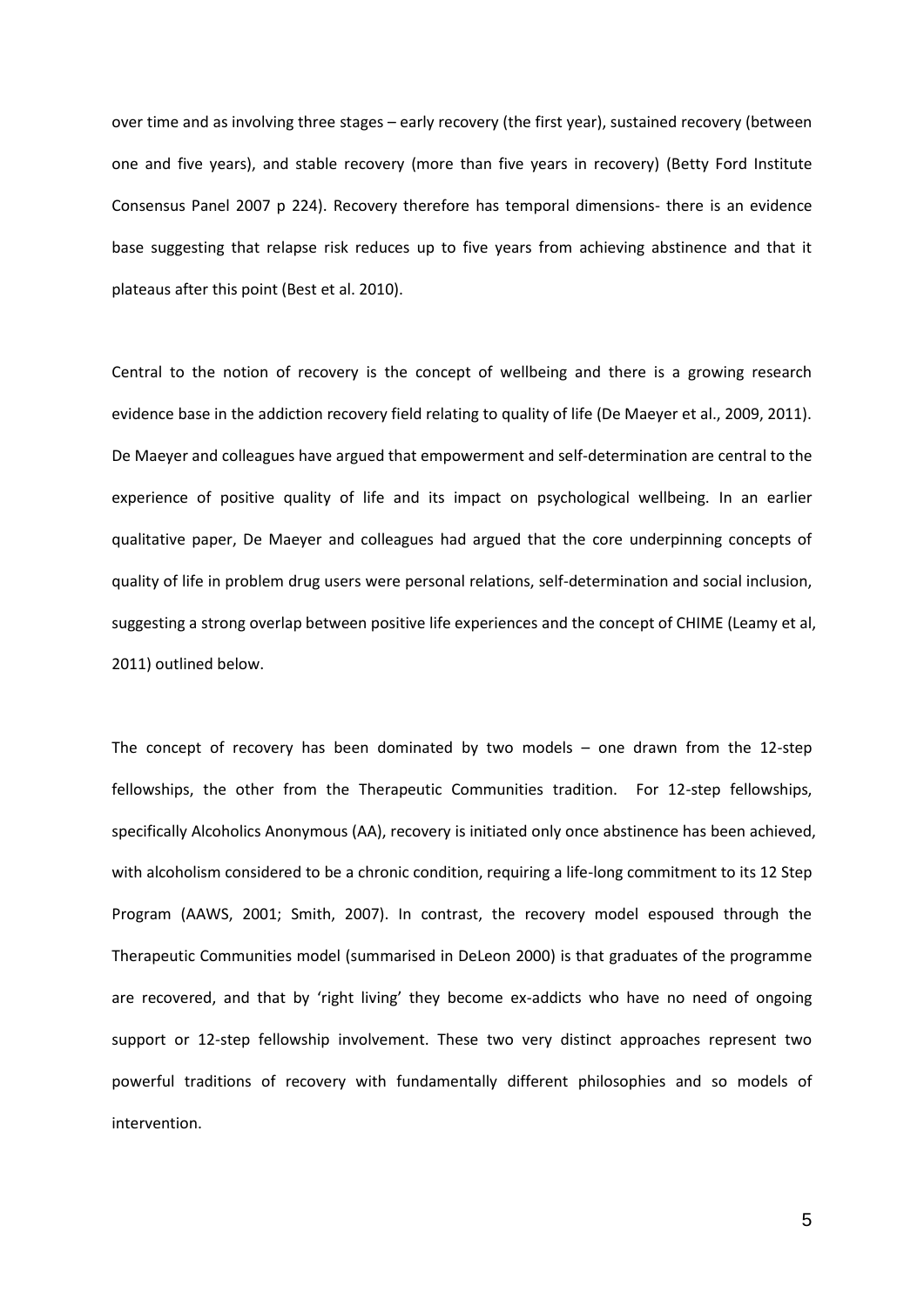As a consequence, the concept of recovery can seem rather elastic, ill-specified (see White 2008), and it remains a contested term, too often used as if conterminous with abstinence (Ashton, 2007; Neale et al. 2011). Indeed, from a mental health recovery perspective, Deegan (1996) has argued that this elasticity and personalisation is essential for recovery to be embedded in ideas of selfdetermination and empowerment. Similarly, in a recent review in the British Journal of Psychiatry of studies showing positive results from recovery interventions, a model was produced of 'essential elements' of recovery, summed in the acronym CHIME (Leamy et al. 2011). This stands for Connectedness; Hope; a positive sense of Identity; Meaning and Empowerment. In assessing the evidence base around addiction recovery, Humphreys and Lembke (2013) identified three components of recovery practice that have a strong and supportive evidence base – mutual aid, peer-delivered interventions and recovery housing.

There are additional areas of recovery evidence that are consistent with the desistance literature about the mechanisms for change. The first of these is psychological change process – with Moos (2007) concluding that increased coping skills, motivation and desire (which Moos referred to as 'behavioural economics') were accompanied by two social factors: 'social learning' referring to the imitation of successful recovery behaviours modelled by peers and 'social control' where recovery is shaped through group norms and beliefs. This impact of social factors is further emphasised by Longabaugh et al. (2010), in an analysis of alcohol outcome data, asserting that a strong predictor of recovery from alcoholism is shifting from networks supportive of drinking to networks supportive of recovery. Similarly, in the UK, Best et al. (2008) found that, while initial cessation of substance use was triggered by psychological change and trigger events, maintaining long-term recovery was more strongly predicted by transitions in peer groups from using to recovery-focused. Subsequent assessment of recovery processes in a cohort of heroin and alcohol addicts in recovery in Glasgow identified two crucial predictors of wellbeing in recovery – engagement with other people in recovery and engagement in meaningful activities, including but not restricted to paid employment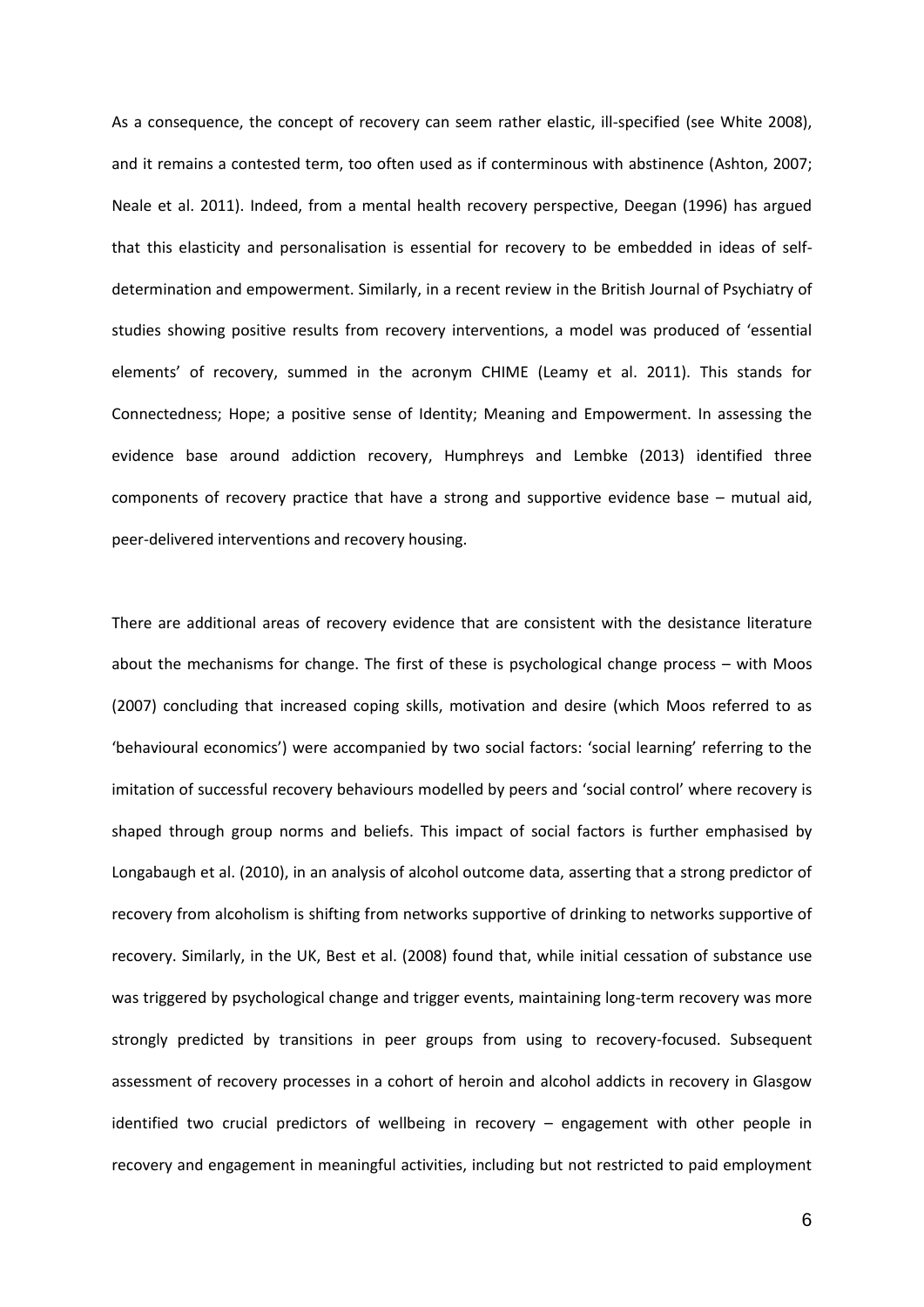(Best et al. 2012). In the area of recovery from gambling problems, Reith and Dobbie (2012)have argued that moving away from gambling can be conceptualised in terms of new roles that are linked to new activities - new job or training opportunities or the development of new relationships.

The other key development in recovery writing and thinking has been around the idea of recovery capital (Granfield and Cloud, 1999) based on concepts of social capital. This has provided the foundation for examining key elements of recovery resources at the intra- and inter-personal levels as well as the community resources required (Best and Laudet, 2010) and has provided the foundations for attempting to map and measure recovery wellbeing and progress (eg Groshkova, Best and White, 2012). The strongest evidence to date argues that individuals attempting to recover from alcohol and drug dependency, fare better when integrated into pro-abstinent social networks and the concomitant opportunities for accumulating the necessary skills and social capital that exposure to and membership, of such groups presents. The focus of the paper will now turn to examining models of desistance from offending to identify areas of overlap and to consider some of the possible opportunities to learn lessons for improving our understanding and conceptualisation of recovery.

## **Theories of desistance**

Desistance has been defined as a process involving 'the long term abstinence from criminal behaviour among those for whom offending had become a pattern of behaviour' (McNeill et al. 2012, p 3). Desistance originated as a central component of life-course and criminal career criminology (Glueck and Glueck, 1937; 1950; Lemert 1951). As a result of a re-examination of the Glueck's data, Sampson and Laub reinvigorated rehabilitative discourse (Sampson and Laub 2003 & Laub and Sampson, 2006), by scrutinising the contextual factors around the age-crime relationship. Pathways out of offending, through attachment to stable employment, romantic, family relationships and the associated social status afforded to those persons transitioning from offending generated a new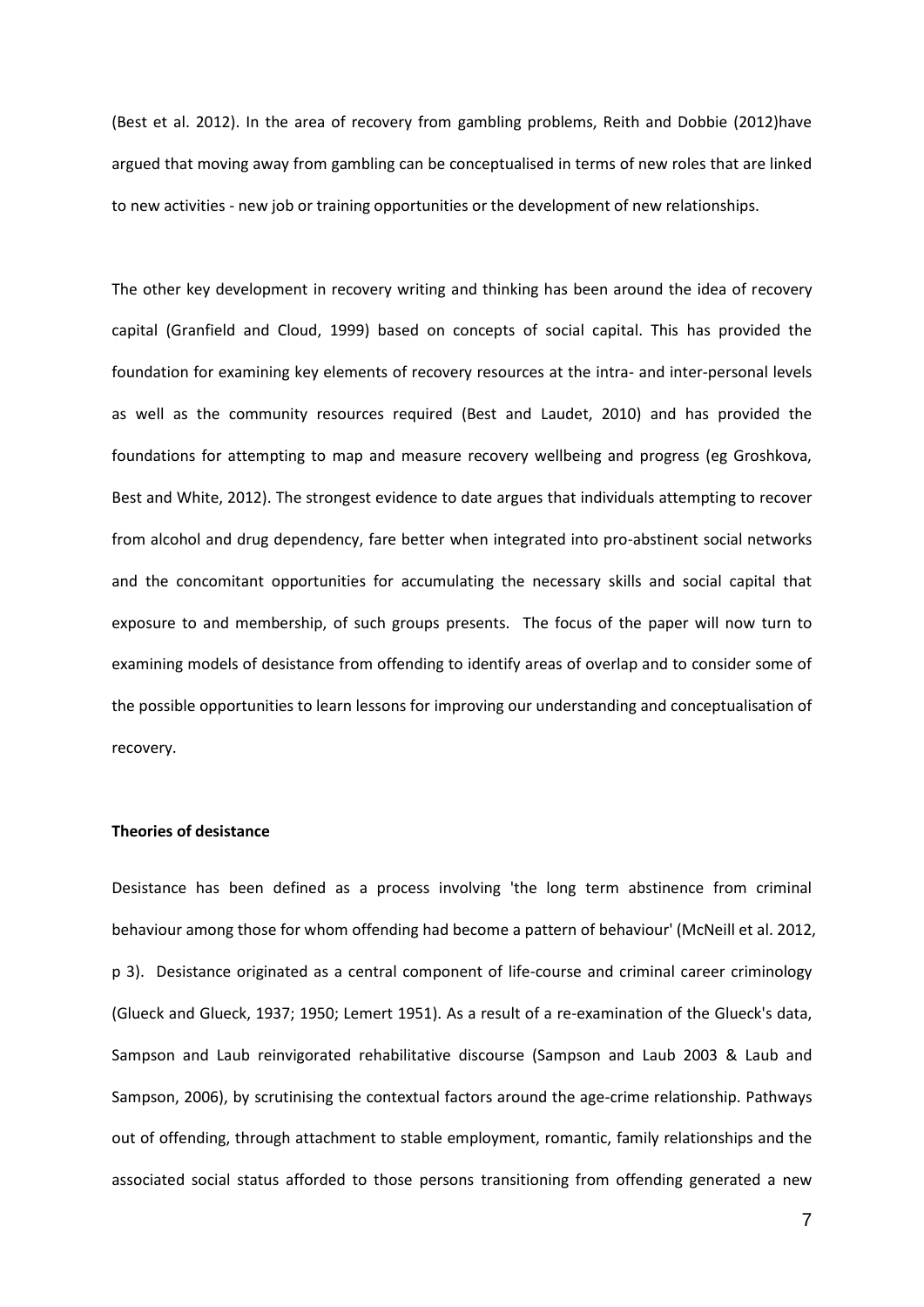approach based on the mediating effects of informal social controls, social processes and social bonds. A corollary of these findings has had the effect of advancing practitioner approaches to assisting those seeking routes out of offending and a more consistent 'pull' towards desistance (McNeill and Whyte, 2007).

The significance of Laub and Sampson's work lay in their conclusions that when considering agerelated experiences and opportunities, desistance from crime was not linked to age per se, but was associated with life transitions that resulted from informal social control. Sampson and Laub (1992) demonstrated that these life transitions are dependent on wider social variables such as changes in social status and with the expanding repertoire of life experiences. This work acted as a catalyst for the introduction of aspects of identity change and individual agency often omitted from earlier desistance approaches (Paternoster and Bushway 2009). However, the key text from Laub and Sampson, "Shared Beginnings: Divergent Lives" (2003) adapts their original position to recognise the importance of the situational context and structural factors, and also to incorporate a greater role for individual choice and agency. The concept of dynamic influence between structures, contexts and individual decisions has been highly prominent in many key desistance models, reflecting the notion of a process that takes place over extended periods of time. In a review of their life course model, Laub, Sampson and Sweeten (2011) assert that "we recognise that both the social environment and the individuals are influenced by the interaction of structures and choice…. In other words, we are always embedded in social structures" (p281-282).

Giordano et al's symbolic interactionist approach to desistance stressed the significance of social processes, social interactions and socially derived emotions (Giordano et al. 2002). The focus is on *the other in desistance*, asserting that individuals do not desist alone. Giordano et al proposed a four-part 'theory of cognitive transformation' (2002, pp 999-1002), where emphasis is on understanding how one engages, in the first instance (cognitively) with opportunities or 'hooks for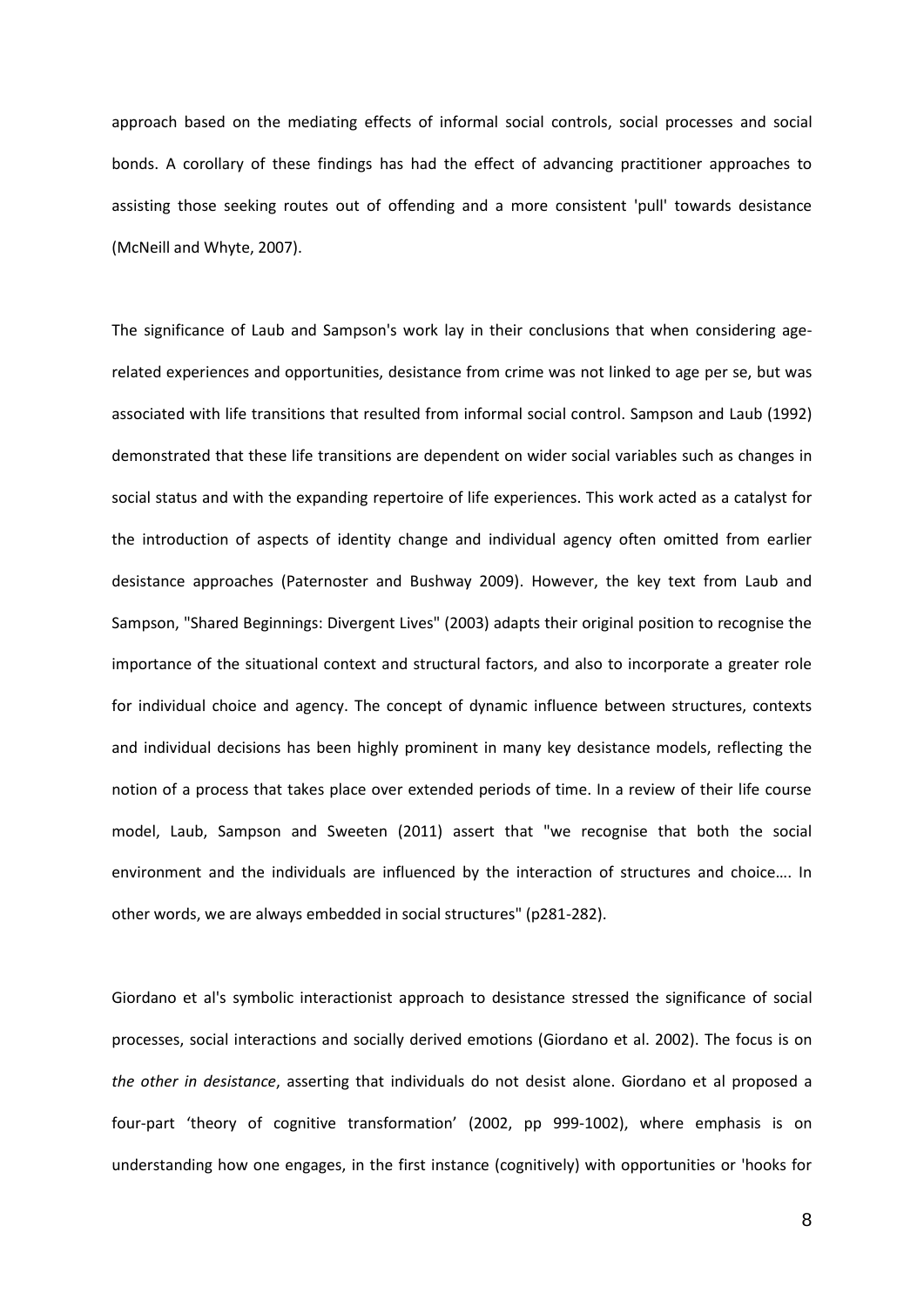change'. Recognising the 'hook' is the pivotal moment that integrates this model with elements drawn from Sampson and Laub's work on informal social control – such as engaging positively with an employment opportunity, in turn lessening the opportunity for offending. Giordano and colleagues' work, addresses the structure-agency divide that other commentators (see Farrall and Calverley 2006, p15) find wanting in Sampson and Laub's (1992; 2003) work.

The application of desistance models in the UK has primarily occurred in probation research (eg Rex, 1999) and has highlighted desistance-focussed officer-offender relationships as characterised by trust, emphasising the role of the worker as a therapeutic agent of change. Likewise, Farrall's (2002) study of 199 probationers, identified desistance as being closely related to the offender's motivation to change and to the social and personal support networks that supported these changes. In Maruna's (2001) Liverpool Desistance study, based on interviews with 50 former or current offenders, 30 of whom were classified as desisting and 20 as persisting offenders. Maruna argued that to desist from crime, ex-offenders needed to develop a coherent, pro-social identity. Maruna highlighted the significance of the self-narratives of the desisting cohort in his study as being careorientated and other-centred; rather than focusing on *just* the individual (and their intimate social networks). Successful desistance is often signaled through engagement in socially visible generative activities: giving back earns a form of social redemption; engaging in visible pro-social activities, the enactment of redemption activities or roles that legitimise claims to a changed status (Maruna 2012).

In a paper reflecting on the Sheffield Desistance Study (Shapland and Bottoms, 2011), emphasise both the importance of identity and social networks in predicting change and in particular the role of offending friends as a barrier to desistance. They conclude that "moving towards desistance means accepting the constraints of a non-offending life, for the benefits conveyed by respectable and conventional social bonds - partners, children, relatives" (p. 277). They frame this as a life course model involving maturation but one in which agency and choice plays a key part.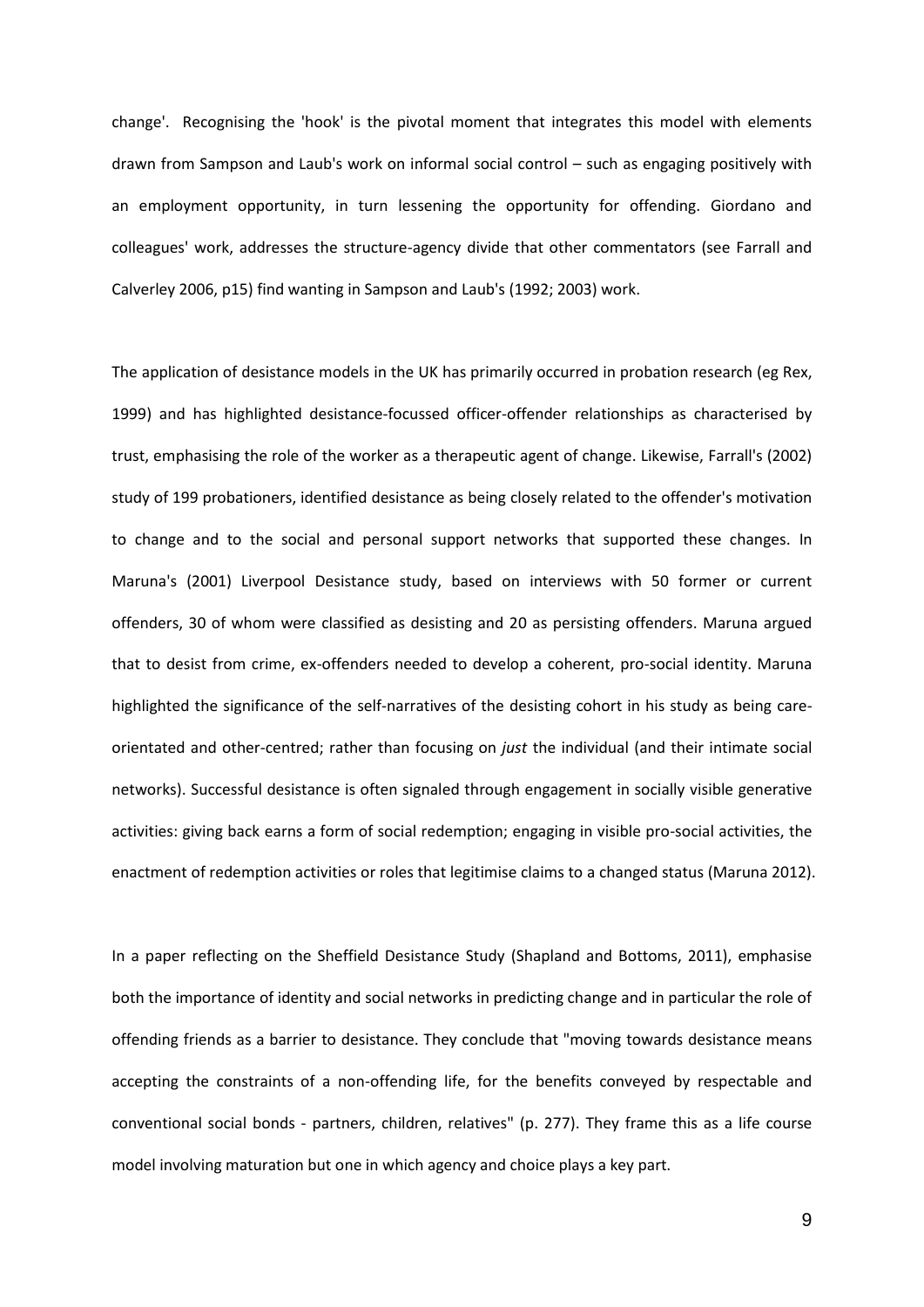However, there is a recognition in the desistance literature that the pathway to desistance for substance using offenders may be different. Farrall and colleagues , who also studied a group of desisting and persisting offenders, there was a distinction between desisters who also had a substance use history - "In relation to our first hypothesis, that desisters exhibited fewer self-centred values than persisters, the considerable evidence in support of the hypothesis came overwhelmingly from former substance users. For ex-users, volunteering or working in drug rehabilitation centres were not simply attempts to make amends for their past, or to 'save' others from leading the sort of life they had led. Such work was specifically cited by them when we asked them how they understood citizenship and what it meant to them in the context of their lives" (Farrell, Hunter, Sharpe and Calverley, 2014, p.262). This notion of giving back is a central component of 12-step recovery and suggests the importance of understanding the overlap between substance using and offending populations.

Similarly, Colman and Vander Laenen (2012, p 1) asserted that, '…desistance is subordinate to recovery' in a cohort of substance-using offenders, recruited through a snowballing method in addiction treatment and social work services. Using Giordano et al.'s (2002) cognitive transformation theory, the authors argued that for their cohort of 40 ex-drug using ex-offenders interviewed, '…most of our respondents consider their desistance from offending to be subordinate to their drug use "desistance"' (Colman and Vander Laenen 2012, p 3). The authors' analysis indicated that motivation, or openness to change, emerged in several ways for the respondents. Relinquishing an old, problematic and often traumatic life style, and the wish to become a more active member of society, provided a solid rationale for seeking behaviour change. In concert with an openness to change, exposure to hooks for change provided a secondary, but nonetheless important chance to desist from problematic behaviour.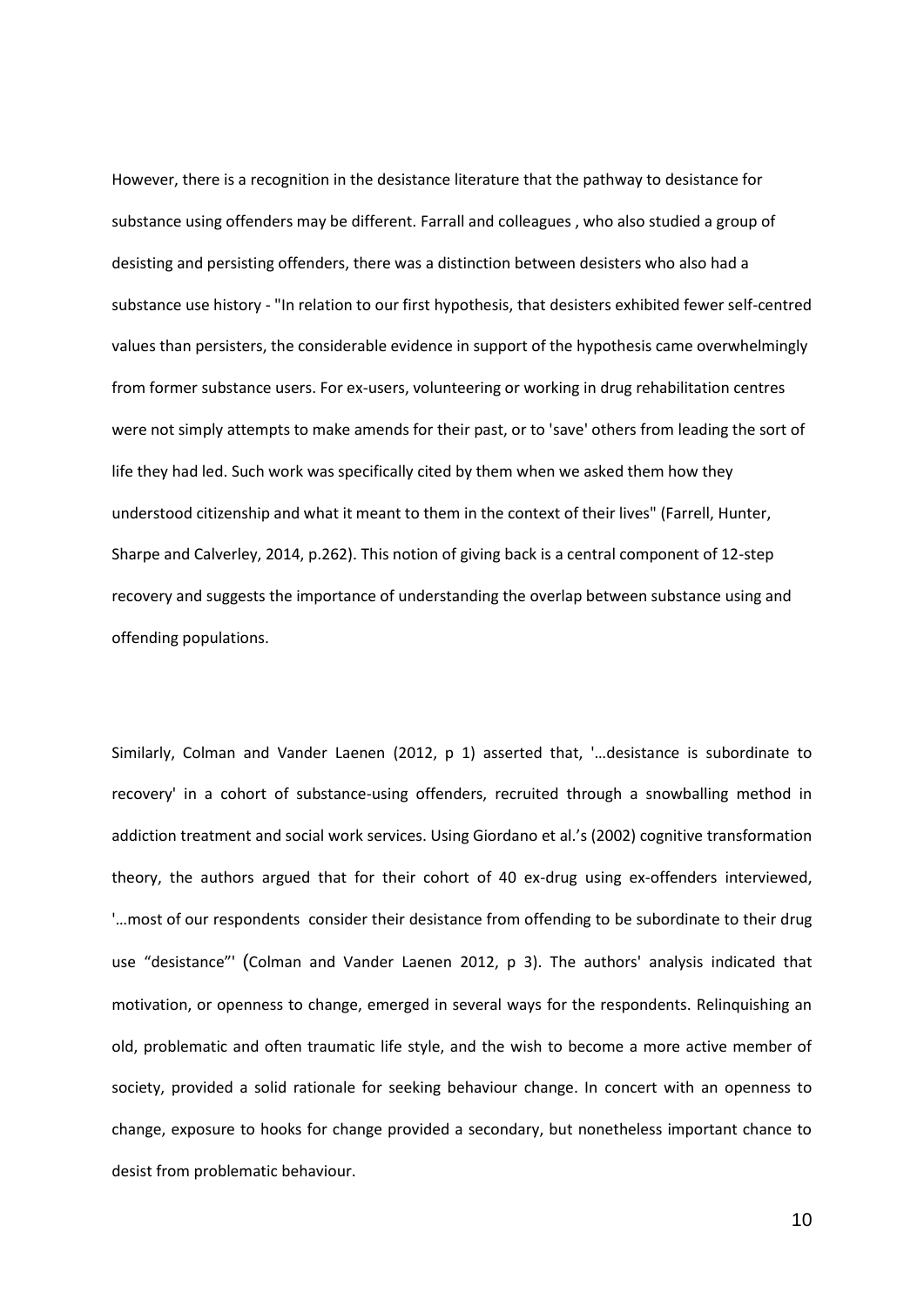#### **Identity as common ground in theories of desistance and recovery**

The focus on identity from the work of Maruna and Farrall (2004) *inter alia* provides common ground with theories of addiction recovery, although this has been contested both by Laub and Sampson (2003) and Bottoms et al (2004). The importance of the relationship between subjective identity and wellbeing has been stressed by LeBel et al (2008) indicating in their 10-year follow-up study of 130 male offenders that "belief in one's ability to go straight, or belief in self-efficacy….may be a necessary if not sufficient condition for an individual to be able to desist from crime" (LeBel et al. 2008, p.154). In the same paper, LeBel and colleagues report that self-identification as a 'family man' contributes positively to the desistance process while, by contrast, feelings of stigmatisation were predictive of reconviction and re-imprisonment. With regard to addiction recovery, Biernacki (1986) argued that, in order to achieve recovery, "addicts must fashion new identities, perspectives and social world involvements wherein the addict identity is excluded or dramatically depreciated" (Biernacki, 1986, p.141). McIntosh and McKeganey (2000) found in a study of 70 individuals in recovery from heroin problems, argued for the 'restoration of a spoiled identity' as central to the idea of addiction recovery. Further work on changes in identity by Marsh, (2011), specifically focussed on the narrative building process undergone by five former persistent drug-addicted offenders. Marsh's results demonstrated the mechanisms of identity change promulgated by engagement with 12-Step fellowships, also supported the desistance process.

More recently, Dingle et al. (2014) have asserted that identity transitions in recovery are more focused on social identity where group membership enables an effective identity transition towards recovery. This paper was developed within the tradition of Social Identity Theory (Tajfel and Turner 1979) which proposes that, in a range of social contexts, people's sense of self is derived from their membership of various social groups. The crucial argument here is that social groups matter first in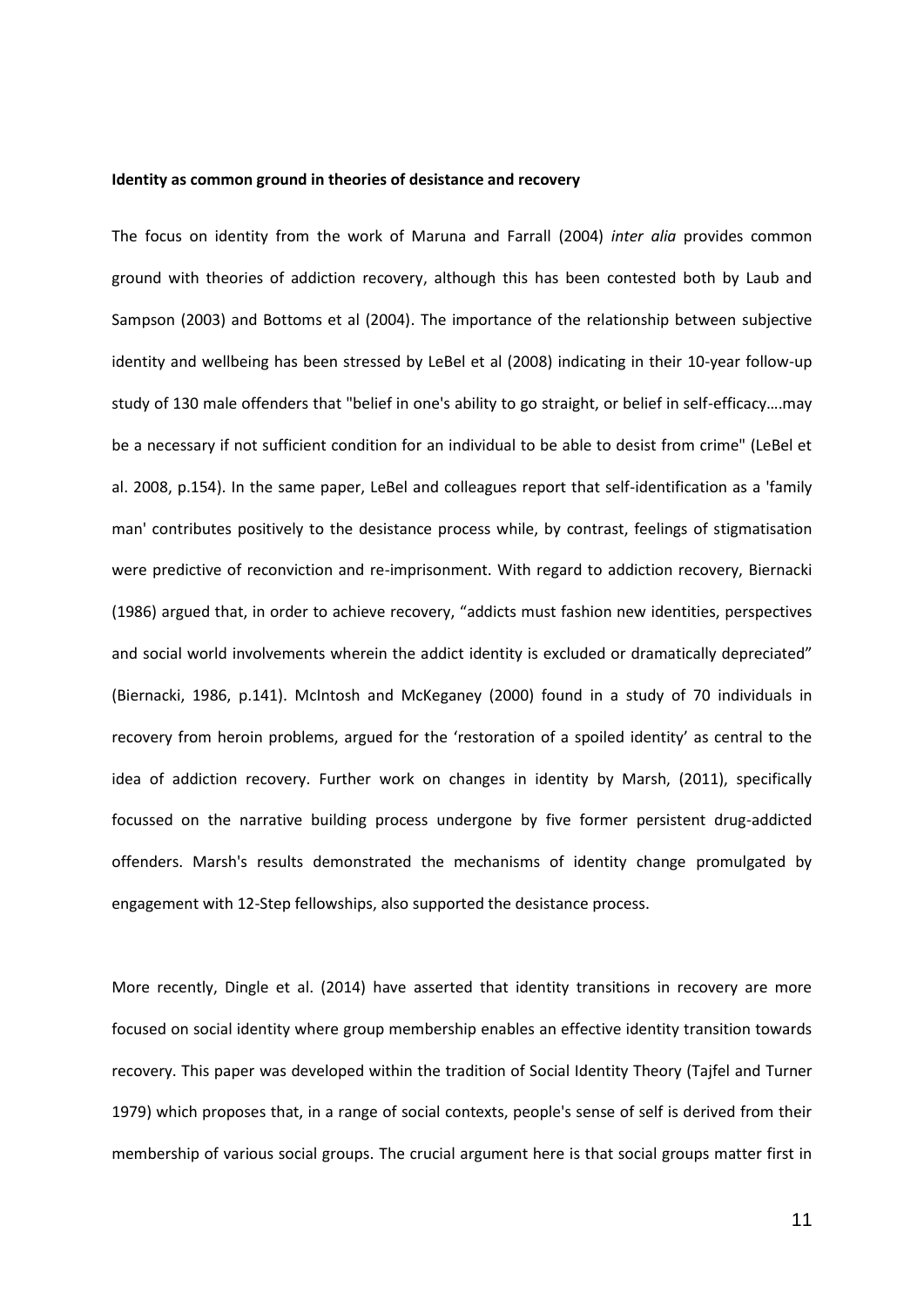terms of their values and second in terms of their access to social capital. Not all the groups to which individuals belong have a positive impact on physical and psychological wellbeing (Haslam et al. 2012; Jetten et al. 2014), nor that they all promote healthy behaviours (Oyserman et al. 2007). These negative effects are shared by both offending and using networks in that both are likely to be at the margins of society and excluded from various forms of social and community capital. Belonging to those groups sustain the values and lifestyles of addiction and offending, but they will also typically be excluded from resources in the community, such as access to jobs and houses, and will be associated with the members being stigmatised and negatively labelled. In other words, not only will membership of using and offending groups challenge attempts to stop, they will also add to social exclusion and stigmatisation.

Within the addictions field, Social Identity Theory can be used to explain the beneficial effects of group membership found in previous studies on recovery from substance use (e.g. Best et al. 2010; Zywiak et al. 2009). This has resulted in the development of the Social Identity Model of Recovery (Best et al, 2015) in which the pathway to sustainable recovery is characterised as, intrinsically, a change in social identity, with the example used in the paper of Alcoholics Anonymous as a powerful social identity that supports sustainable recovery through strong social bonds, linked to expectations, values and norms. Additionally, the 12-step fellowships also have a strong focus on 'giving back' as a central component of the recovery process, enshrined within Step 12 of the Alcoholics Anonymous Big Book (Alcoholics Anonymous, 1939). Similarly, Frings and Albery (2014) have also developed a Social Identity Model of Cessation Maintenance (SIMCM), which draws on previous research showing that group interventions that create a sense of shared identification are the basis for cure or, in the present context, recovery (see Haslam et al., 2010, 2014; Jetten et al., 2012).

This idea of a social identity for sustainable change has also been proposed in terms of desistance theory by Weaver (2012). In discussing the desistance of a cohort of lifelong friends, Weaver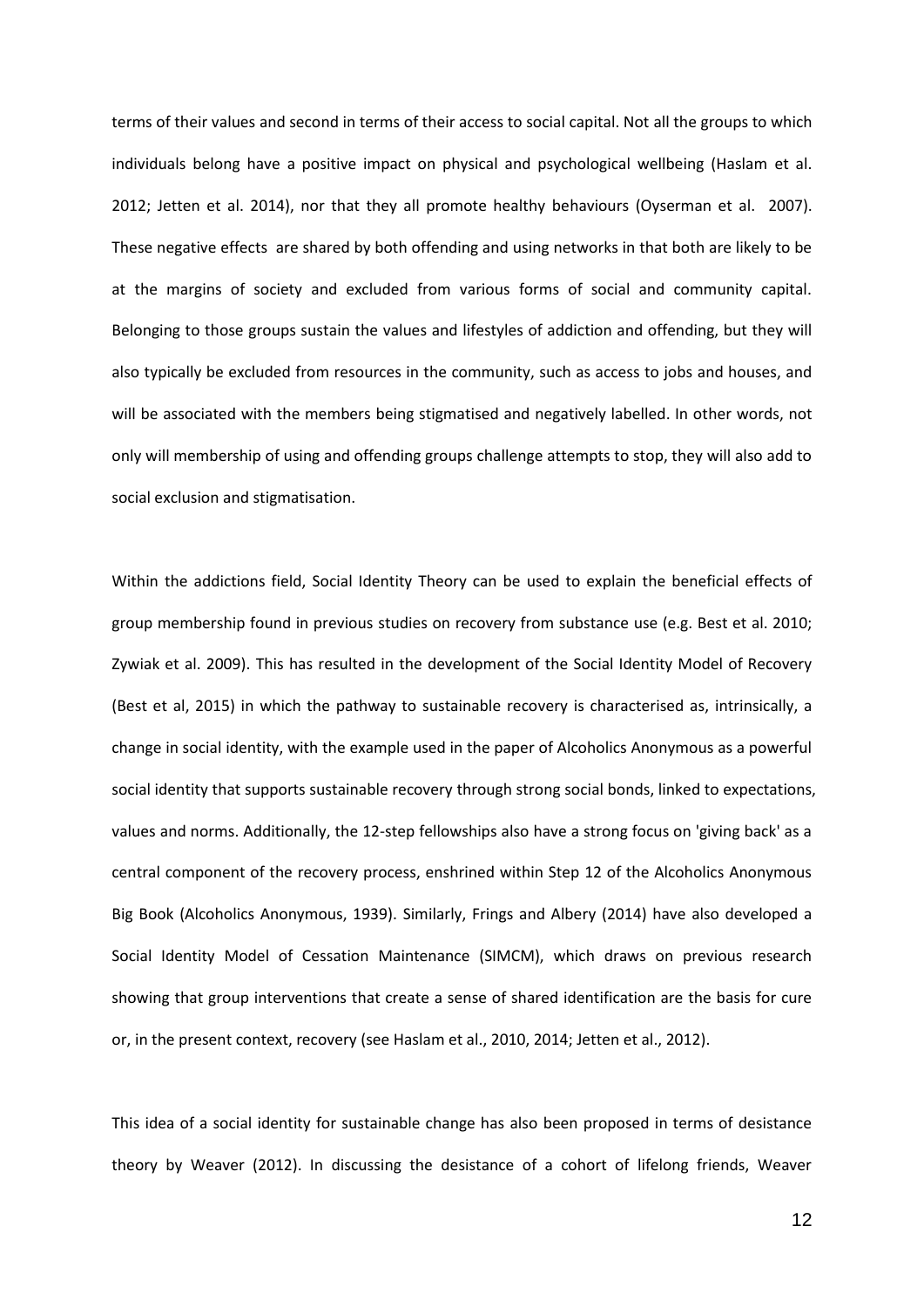introduces Donati's (2011) relational theory of reflexivity to discuss how changes in network norms and values can change both the group and its members in terms of their values, norms and behaviours. Weaver argues that "desistance is co-produced within and between individuals-inrelation, foregrounding a conceptualisation of a reflexive individual whose ultimate concerns emerge from, are immersed in and shape their relational worlds" (Weaver, 2012, p. 405). She cites Donati in arguing that social identity is in a dialectical relationship with personal identity through the social roles individuals perform. In discussing the practical implications of this for practice, Weaver suggests that practitioners must focus on building positive relationships as social capital through promoting positive networks. Increasingly, there is a move to explore this final aspect of the desistance approach in relation to the 'potential of restorative justice: that is, as an opportunity to facilitate a desire, or consolidate a decision, to desist' (Robinson and Shapland 2008, p 337).

This is entirely consistent with a recovery literature and evidence base that has shown the merits of engaging in positive social networks, but the desistance literature goes beyond this in also addressing wider social responses to desistance efforts. The social recognition of desistance is recognised as critical in allowing individuals to 'identify themselves credibly as desisters' (Maruna 2001, p 164) within their communities, with opportunities for desisters to 'give back', or to employ the 'helper principle' (Burnett and Maruna 2006, pp 1001-2) by gaining opportunities for generativity (McNeill and Maruna 2007). This focus on narratives and identity has been characterised by Marsh (2011:50) as indicative of the 'great deal of overlap between these two literatures in the function that narrative performs in desistance from crime and recovery from addiction'.

Any interventions therefore need to provide opportunities to build social capital for communities and offenders (Farrall 2002; 2004; McNeill and Maruna 2007; McNeill and Whyte 2007). It is this further stage of social identity change as a negotiated process in the family and the wider community that is the focus of the next section.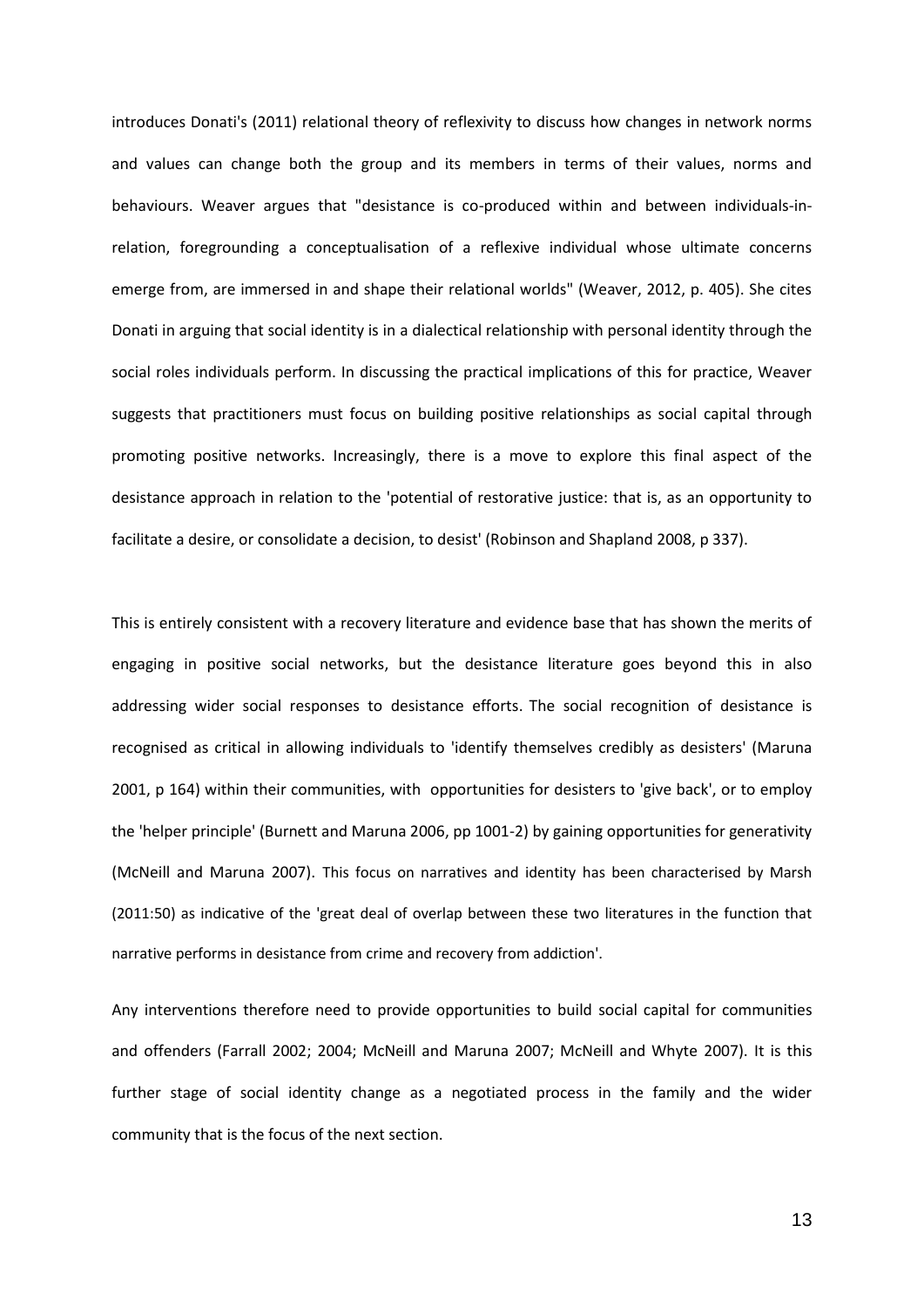#### **Stages of desistance / recovery and overcoming stigma**

The notion of desistance as relational has also been evident in the idea that desistance is a two-stage process from primary desistance (where offending stops) to secondary desistance (a permanent state that goes beyond the cessation of the offending behaviour) involving a complex interaction between individual, social capital and identity change dimensions (Maruna and Farrall 2004). However, McNeill (2014) has recently introduced the concept of 'tertiary desistance' to describe a sense of belonging to a community, and that desistance requires not only a change in identity but the corroboration of that new identity within a (moral) community. This is consistent with the idea of 'community recovery capital' (Best and Laudet, 2010) and suggests that there are three levels of change - around personal motives, beliefs and values; second, and dynamically linked, in terms of social networks and social identity; and finally, in terms of a negotiated transition of identity and role within the wider community.

Thus, the same basic elements of change that have characterised recovery (Best, 2014) – identity transition, social network support, psychological changes and active engagement in and reintegration with communities – are seen as occurring within a staged process for desistance from offending. Similarly, Stephen Farrell's (2002) study inquired, inter alia, about the importance of community involvement played in the lives of desisters - as one successfully desisted male explains, ' If you don't look after your community then the community is not going to look after you and then you'll end up a nobody in society' (cited in Farrell and Maruna, 2004: 363).

The importance of community and context has also been explored in the recovery literature to include geographical or physical setting, characterised within 'therapeutic landscapes of recovery' (Wilton and DeVerteuil 2006), in which both the physical location for healing and the socio-cultural ones are seen as key components of creating an environment that supports and enables change.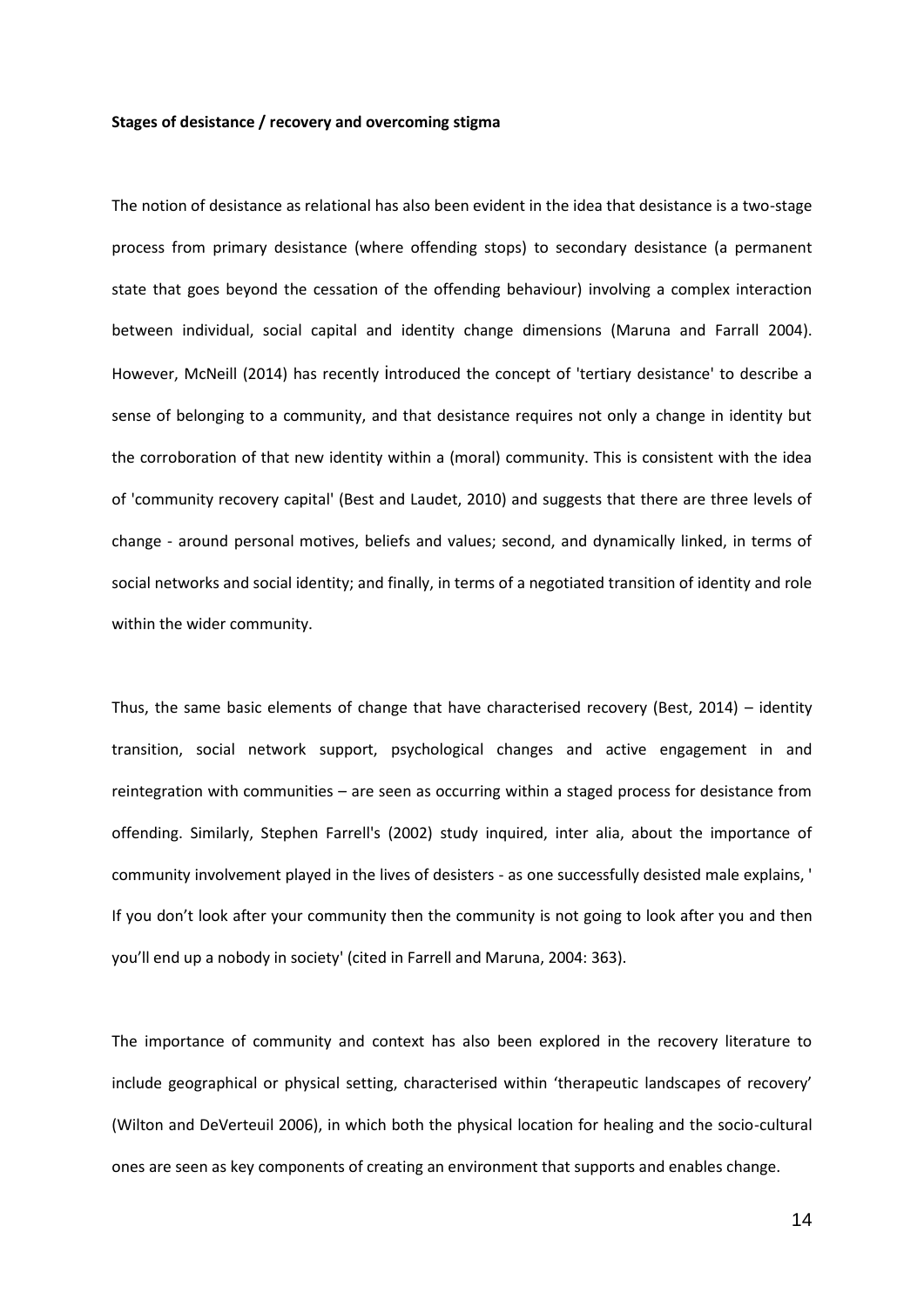In the alcohol and drug field there has been considerable attention paid to the idea of stigma, with the World Health Organisation reporting that illicit drug use is the most stigmatised health condition in the world, with alcohol dependence the fourth (WHO, 2001). In 2008, Cloud and Granfield introduced the concept of 'negative recovery capital' to outline the barriers to sustained recovery from addiction, focusing on the impact that a forensic history, significant mental health problems and older age had on recovery readiness. Best and Savic (2015) extended this concept to include the idea of 'negative community recovery capital' to incorporate stigma and exclusion, not only on the part of the general public but also on the part of professionals as a potentially significant barrier to long-term recovery from addiction. Similarly, Maruna and LeBel (2010) argued that, for those deeply entrenched in criminal networks and living in disadvantaged circumstances, desistance from crime requires a tremendous amount of self-belief, and is made highly difficult, if not impossible, if those around the person believe they will fail.

At the opposite end of the spectrum, Granfield and Cloud (2001) discussed the concept of 'natural recovery to describe the group of people who appear to simply be able to make the decision to stop using substances and stick with it, typically without the support of treatment or mutual aid groups. What Granfield and Cloud observed about this population was that they were typically those who had high levels of social and recovery capital (typically they had retained employment, relationships and home throughout their substance using careers). Similarly, in the desistance literature, Laub and Sampson (2003) talk about 'desistance by default' (2003, p.278) to describe those who simply appear to stop without any change in identity. The key from both of these studies is that there may be a population who are able 'just to stop' and we need to exercise caution by translating evidence of mechanisms and models as if they were causal rules of change that apply indiscriminately across populations.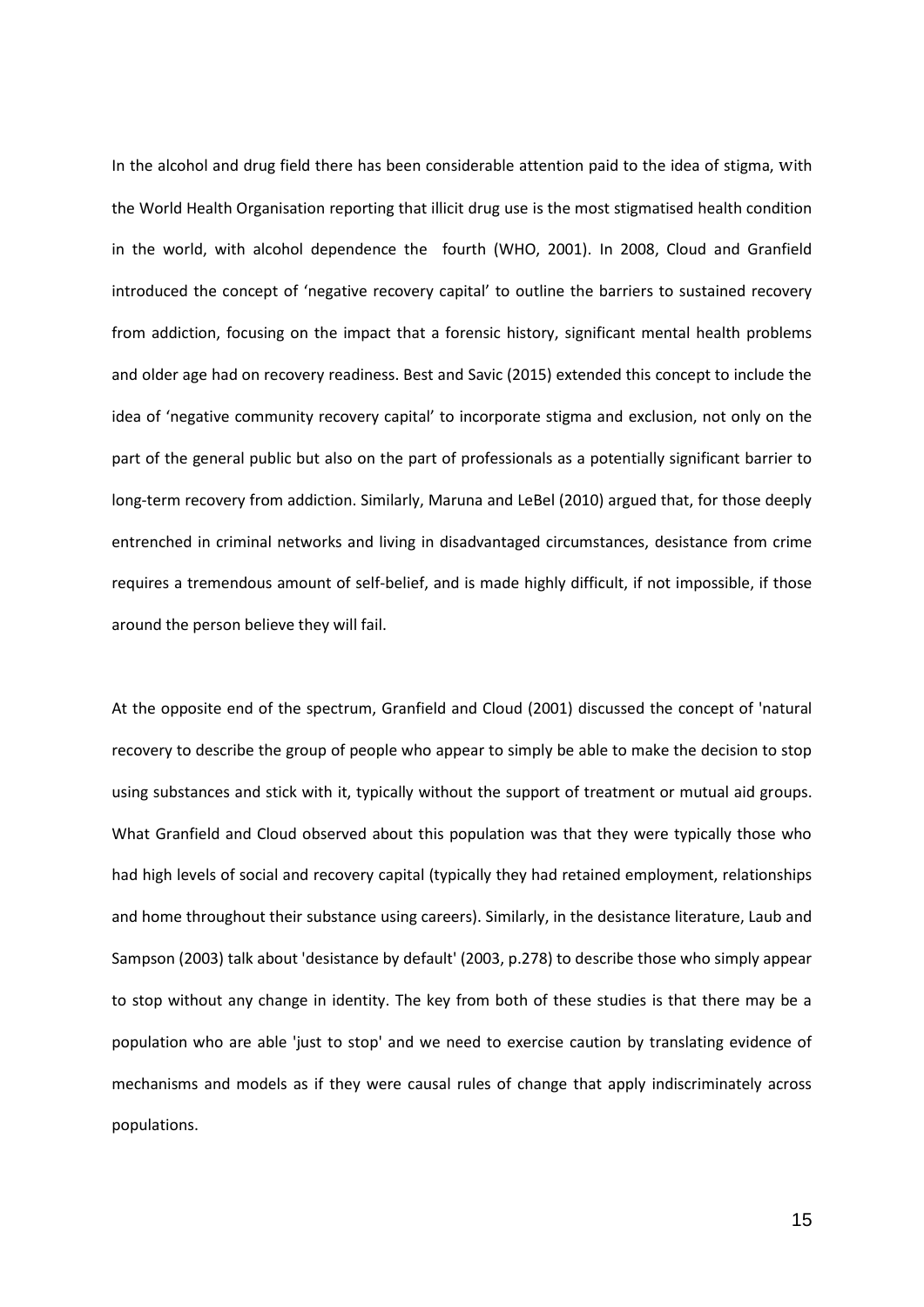The idea that is common to desistance and recovery models here is that changing social networks and identities is a necessary but not sufficient part of the desistance / recovery process, and the role of the wider community is essential in providing opportunities for reintegration that allow tertiary desistance or recovery to become stable and sustainable. The role of communities defined as potential resources to be utilised by offenders is made forcefully by Draine et al (2006), however, the authors caution against perceiving all communities equally endowed with rich sources of professional and other services, citing variation in the ability of professionals to broker access to such resources that may be helpful in the recovery/desistance process. The role of the worker in this process is outlined below but this needs to be embedded within a wider, systems-level approach to promoting and enabling reintegration.

#### **Recovery, desistance and the role of the professional**

One of the key differences between the two movements has been around the central role of peers and grass-roots activities (White, 2008) in driving the 'movement' with academics and policy makers coming relatively late to the discussion. In contrast, there appears to have been much less of a grass roots movement that was peer-driven in the desistance area and less of a sense that it represents a peer-based 'movement' for change. Much of the remaining differences are in emphasis with a much stronger focus on life course in the desistance literature (in spite of the early work by Charles Winick on 'maturing out'; Winick, 1962). There are, however, much stronger overlaps in terms of increasing policy interest in each area and a growing evidence base supporting the social and the identity components of transition underpinning each process.

The challenge of effective reintegration into mainstream society is partly around pragmatics (getting a job and a house that provide the foundations for lasting change) but also about overcoming exclusion and stigma. In the desistance model, the practical implication of this has been that the approach needs to be strengths-based, in contrast to deficits models, which involve 'working with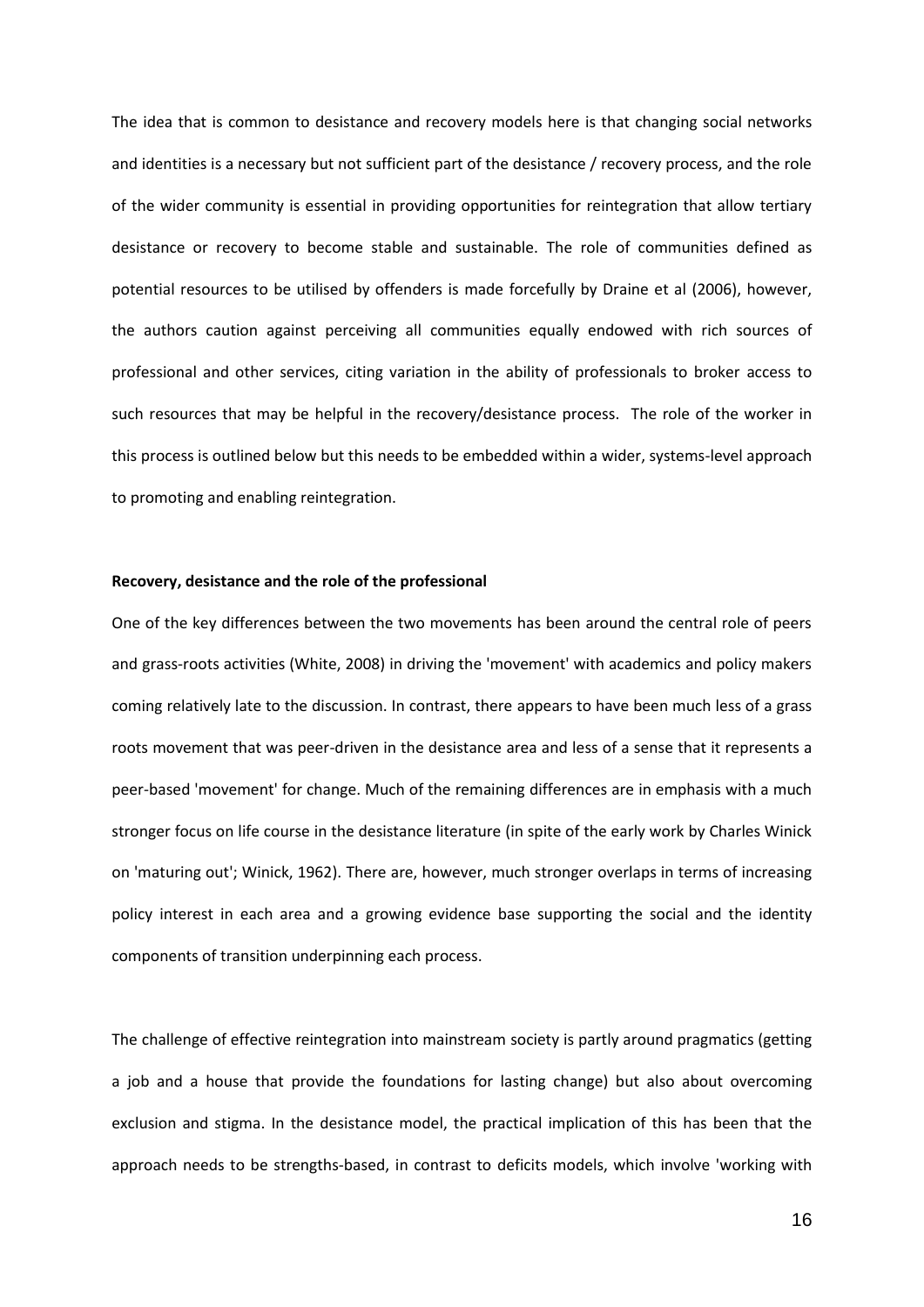offenders not on them' (McNeill et al. 2011, p 7). In the application of this model in probation, the emphasis has been on the process of individual change *through relationships* including those with professionals (Burnett and McNeill 2005; McNeill 2006). While practical support with jobs and housing are important, developing hope and agency in individuals is vital - thus involving the identification of realistic and attainable life changing opportunities, supervision to support and develop these capacities (Maruna and LeBel 2003).

This has resonance with the CHIME model (Leamy et al, 2011) outlined above from the mental health recovery movement suggesting not only what workers should aspire to do (inspire hope and provide connections to positive groups and activities) but also about how the professional should relate to the client. Thus, it has been argued that the 'rehabilitation' process belongs to the desister, 'not to the expert' (Maruna 2012, p 75) and therefore support needs to be built around client selfdetermination (McNeill 2006, p 41) and their personal resources and strengths (Weaver and McNeill 2010).

In sum, desistance-focussed practice is an applied model predicated on supporting individuals' developmental pathways, providing alternative legitimate, fulfilling pro-social roles in the community, including practical help and support with housing, employment and the growth of positive social identities and relationships. Ultimately, desistance is, 'conceived as a pathway or process to the outcomes of good lives for good citizens' (McNeill and Weaver 2010, p 22). This also implies a changing role for professionals, re-cast as a supporter, to assist in charting the offender's desistance journey (McNeill 2006; Weaver and McNeill 2010). McNeill and Whyte underscore the importance of offering practical help to the potential desister as this demonstrates, 'a vital expression of concern for them [the offender] *as people*'- the professional is attended to the reality of the persons social circumstances (2007: 145, my parentheses, italics in original).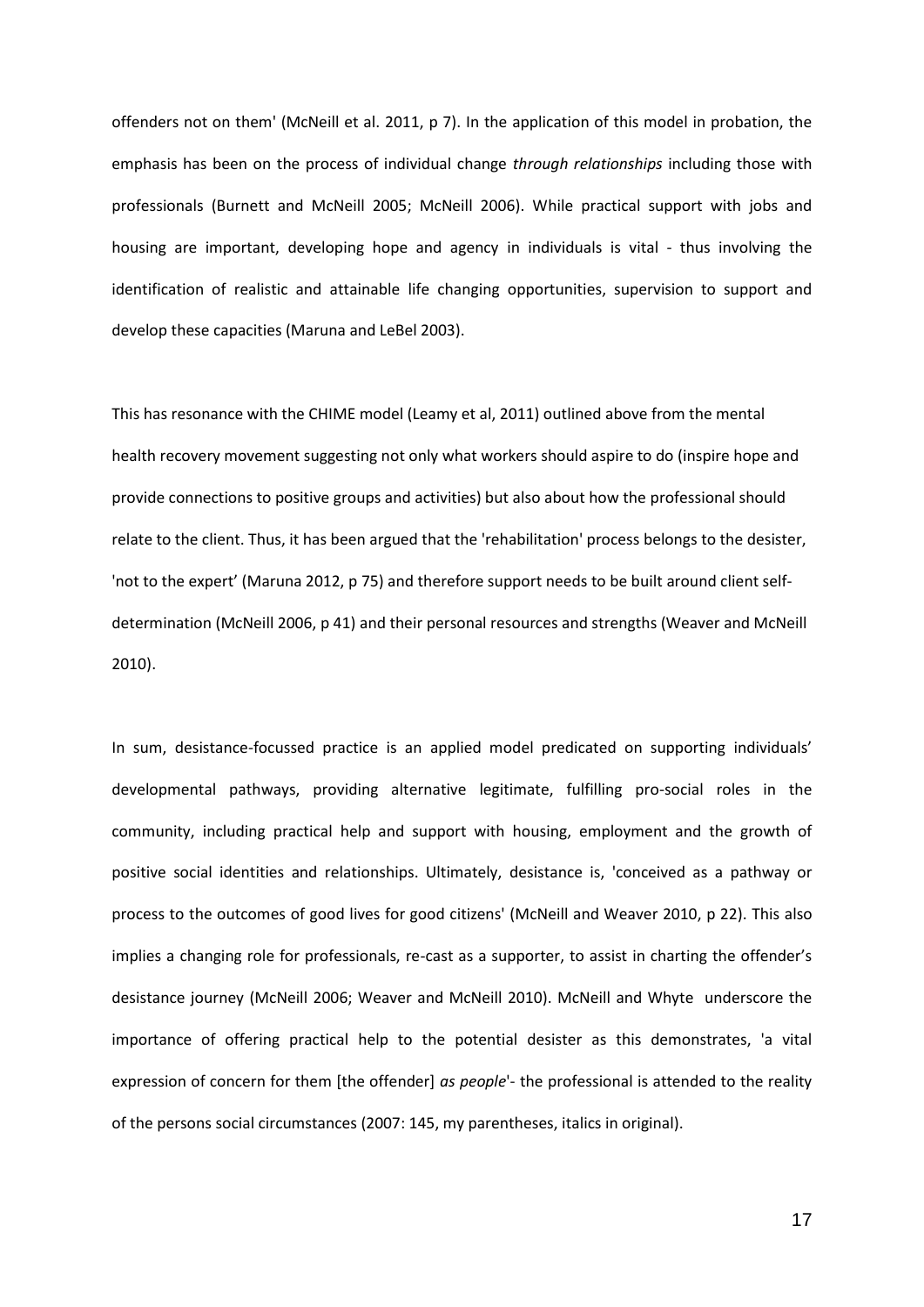In prison desistance based practice, the emergence of Tony Ward and Shadd Maruna's "Good Lives Model" (2007, p 107), comprehends, 'why individuals might choose to commit offences' (McMurran and Ward 2004, p 297). Attention is paid to offenders capacities and strengths, 'encouraging clinicians to think clearly about just what it is that the person is seeking when committing the offence' (McMurran and Ward 2004, p 302). Ward and Maruna's (2007) basic assumption in the Good Lives Model (GLM) is that both offenders and non-offenders are seeking the same primary needs- relationships, a sense of purpose, fulfilment and belonging. For offenders, a lack of the necessary skills and negatively experienced external conditions, a poor education and poor housing, has led to anit-social and offending behaviour. The overarching goal is not to shift expectations but to help the individual acquire the necessary skills to accrue the 'primary human goods' (sense of belonging, fulfilment etc), by adopting a different, more socially acceptable approach. Aligning the offender and helper's (probation officer, social worker) life expectations, has the effect of reducing the alienating effects of institutionalised roles that an offender may perceive to be un-aligned with their own goals.

Ultimately considering the desistance paradigm in its entirety is to understand that it is more than making practical adaptations to existing practice, calling for a complete re-think of the whole criminal justice system, creating, 'whole regimes', 'in which these new identities can be embedded, nurtured and sustained' (McNeill et al. 2011, p 9). This is consistent with White's idea of a Recovery Oriented System of Care (White, 2008) defined as "networks of formal and informal services developed and mobilized to sustain long-term recovery for individuals and families impacted by severe substance use disorders" (White, 2008, p.23). This leads us to the salient conclusion and the bridge to the recovery movement: the central messages of the desistance literature are around a broader movement for structural change based on the idea that individual endeavours are not enough and that they must be embedded in two further requirements - a change in worker practices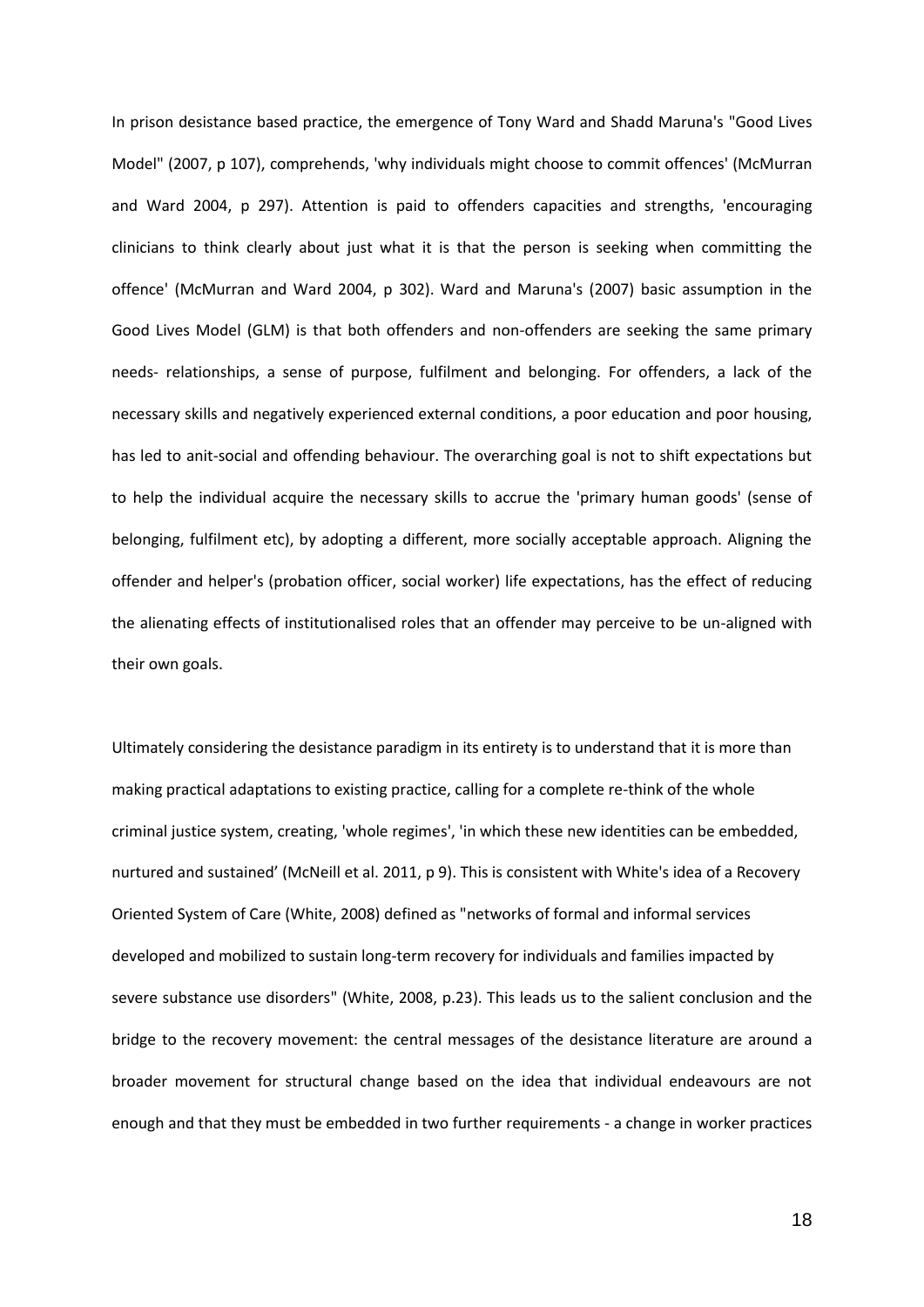embedded in restructured services and systems, and a change in the way that reintegration is managed in the community.

What is crucial in the contribution that the desistance literature makes to the social identity approach to recovery is the notion that the identity as socially accepted has to be accepted by third parties - families, peer and professional. 'We argue that the notion of ''rehabilitation'' (or ''recovery'' in the highly related arena of addiction treatment) is a construct that is negotiated through interaction between an individual and significant others' (Shover 1996 cited in Maruna et al. 2004, p 273). With this in mind, Maruna et al.'s (2004, p 272) work on the negative effects of labelling and stigmatisation, concluded that individuals who are desisting are 'risky until proven innocent'. The key point here is that perception may not only exist in the minds of neighbours, partners and family members but also those of housing officers, college enrolment staff and employers.

### **Conclusion**

The importance of a social identity model of recovery and/or desistance is the transition from membership of groups that support or tolerate negative behaviour and the impact this has on access to resources as well as on self-image and the feeling of exclusion, to groups who not only provide a positive sense of value and worth, but also access to social and other forms of community capital (Putnam 2000; Best and Laudet 2010). Further, the argument advanced here is that the pathway to desistance and recovery involves the subjective change process that LeBel and colleagues (2008) discuss, but one that is embedded within a social identity change that is sustained through increased opportunity to access the community capital (stable relationships, houses and jobs) that come with memberships of groups that have greater access to social and community resources.

However, what the work of Weaver, McNeill and Maruna add to the recovery discourse is the importance of that identity change as a socially negotiated process that involves a range of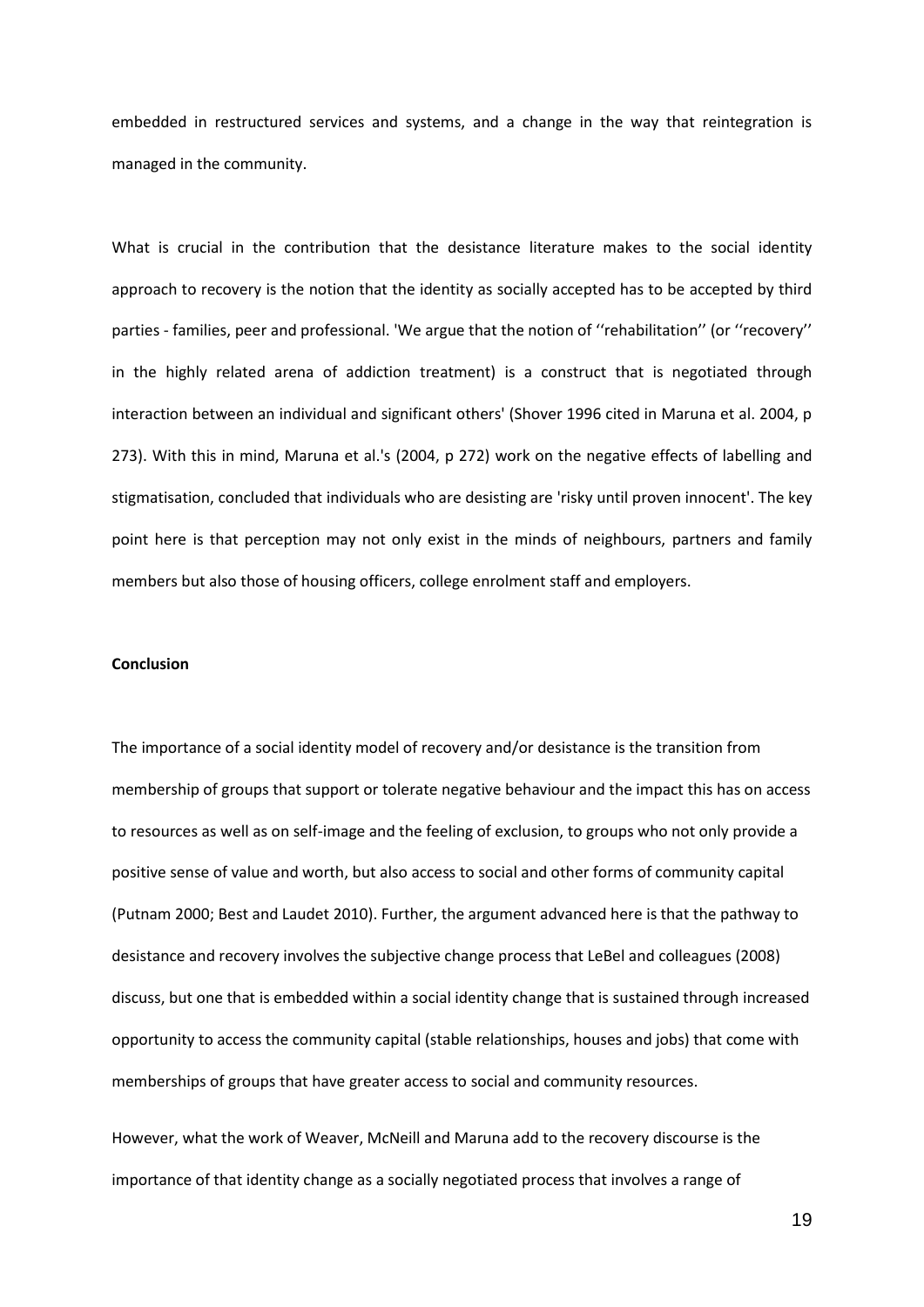community stakeholders not restricted to family and friends. For both desistance and recovery, identity change is critical but is enmeshed in a socially mediated process that reflects both changes in internal states (motivation, self-perception) and societal responses (transition from excluded to accepted networks and groups). This is echoed in the arguments advanced by Bottoms et al (2004) in the Sheffield Desistance Study arguing that community cohesion is likely to be an important predictor of desistance as community factors influence both social / cultural capital and the collective efficacy of communities in binding its members to conformity. Bottoms and colleagues also suggest that external structures around employment may provide not only access to community resource but one that "may embrace and include the individual, so assisting him to desist" (Bottoms et al, 2004, p.373).

This has significant implications for both policy and practice. In policy terms, Cloud and Granfield's 2009 paper on recovery capital, where they introduce the notion of 'negative recovery capital' to refer to those barriers to long-term addiction recovery, such as mental health problems and the criminal justice involvement. Heightened levels of exclusion and stigmatisation are indicative of a society failing in its social justice duties for equality of opportunity by creating structural barriers to identity change and re-integration into communities, effectively creating insuperable hurdles from primary to secondary or tertiary desistance and recovery. Thus, stigma and exclusion represent barriers to rehabilitation that must be challenged at a systemic level as part of the establishment of a sustainable recovery-oriented system of change.

This also provokes practical questions about recovery and desistance programmes and projects can more effectively operate in communities to challenge stigma and to support effective re-integration. One of the authors (DB) has been involved in work in both Australia (Salvos; Best and Savic, 2015) and the UK (Jobs, Friends and Houses, Best et al, 2016) that target services 'giving back' by both engaging in practical work in the communities and in helping to build lived communities that are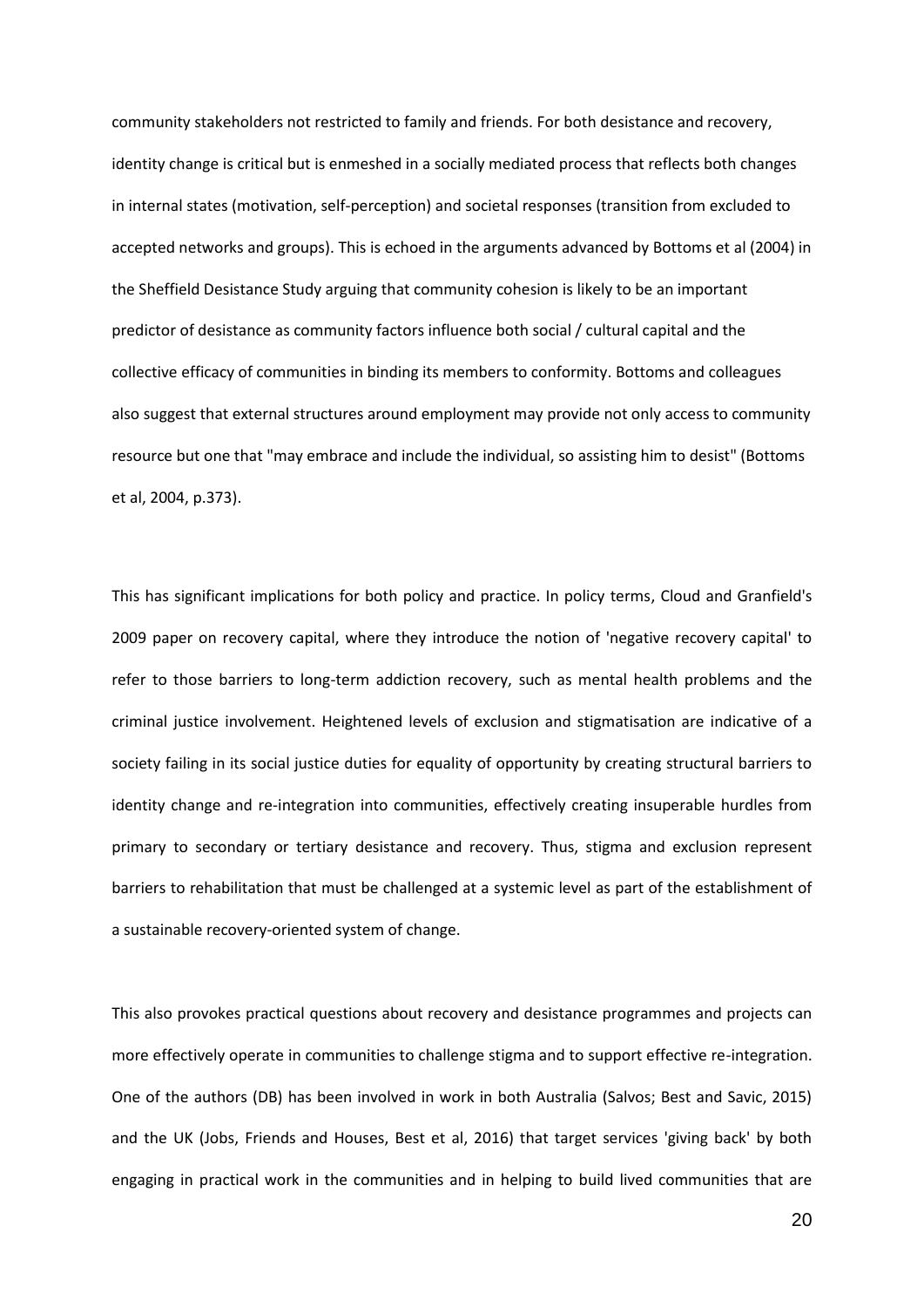inclusive and supportive. This is predicated on the notion that community or cultural capital is not fixed and that by actively engaging with lived communities, recovery and desistance projects can both alter the community and through doing so change their own status and perception in the lived community.

This also has implications for professionals involved in recovery services as it has had for criminal justice agencies. Desistance and recovery are about access to opportunity - and workers must not only inspire hope and belief in recovery but also provide access to community resources (including positive social groups and networks) to support meaningful and lasting change. There are also implications for professional training, and for the location of interventions with increased focus on community-based partnerships with housing, employment and education services and for active and positive engagements with the wider community.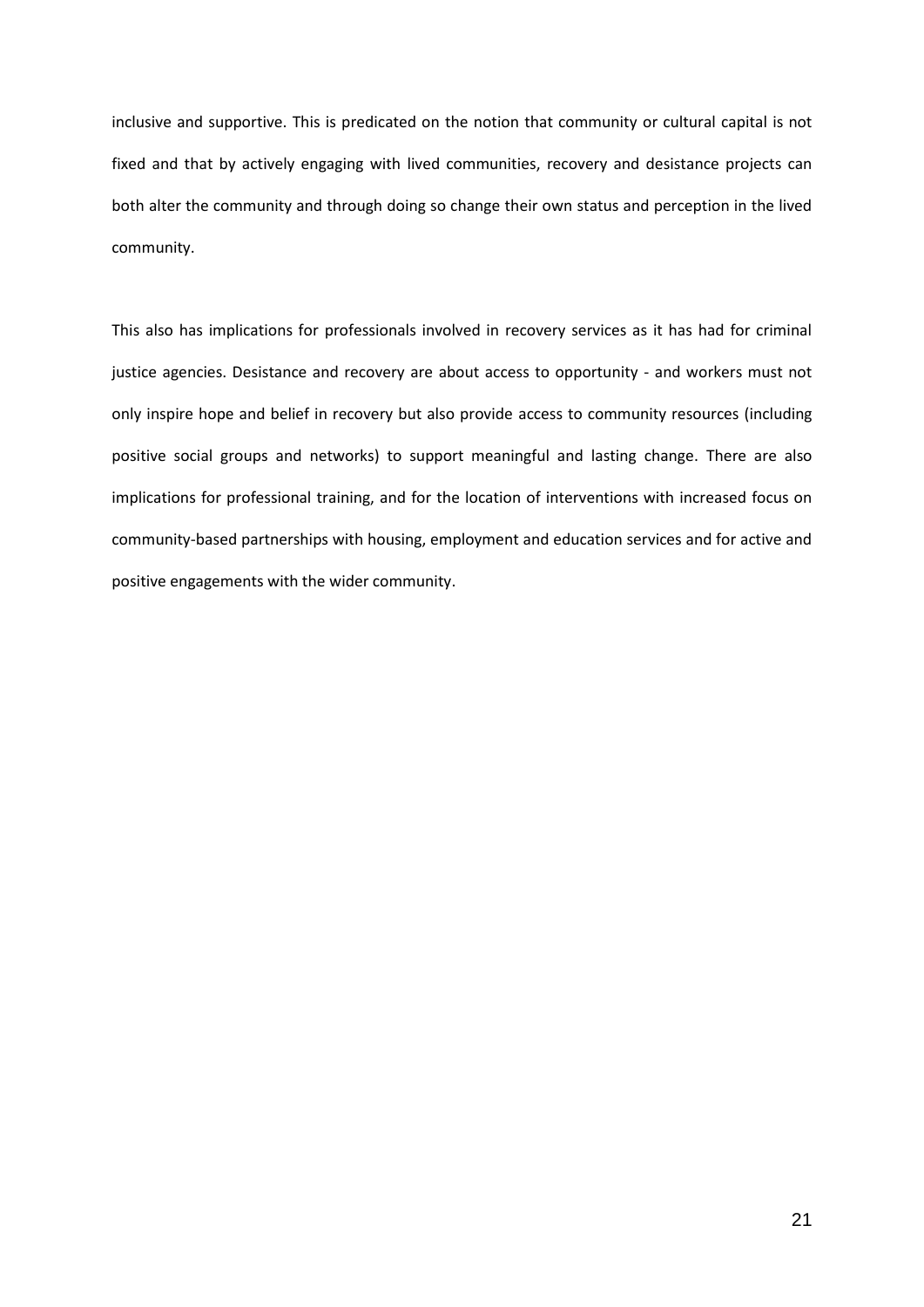### **References**

Albertson, K., Best, D., and Irving, J (2015) "A Social Capital approach to assisting veterans through recovery and desistance transitions in civilian life", *The Howard Journal of Criminal Justice*, 54 (4): 384–396.

Alcoholics Anonymous World Services (1952) *Twelve Steps and Twelve Traditions*, New York.

Alcoholics Anonymous World Services. (2001). *Alcoholics Anonymous: The story of how many thousands of men and women have recovered from alcoholism*. (4th ed.).New York: Author.

Ashton, M. 2007. The new abstentionists. *Druglink, July/August*,

Bennett, T., and Holloway K. 2004. Drug use and offending: Summary results of the first two years of the NEW-ADAM programme. The Research, Development and Statistics Directorate, Home Office. Findings 179.

Betty Ford Institute Consensus Panel (2007) 'What is recovery? A working definition from the Betty Ford Institute', *Journal of Substance Abuse Treatment*, 33: 221-228.

Best, D. and Laudet, A. (2010) The potential of recovery capital. London: RSA.

Best, D., I. Lubman, D., Savic, M., Wilson, A., Dingle, G., Alexander Haslam, S., and Jetten, J. (2014) 'Social and transitional identity: Exploring social networks and their significance in a therapeutic community setting', Therapeutic Communities: *The International Journal of Therapeutic Communities*, 35 (1): 10-20.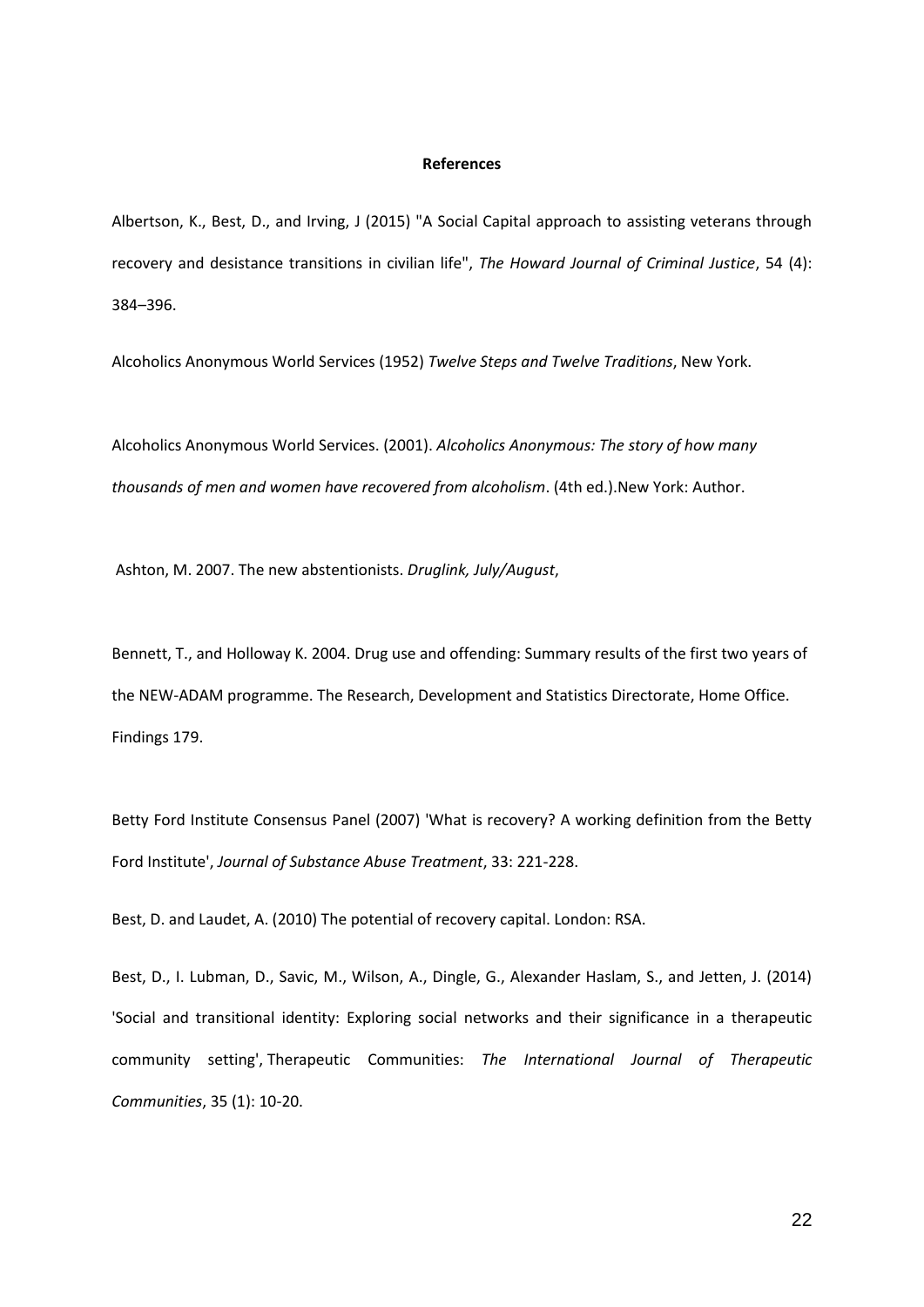Best, D. and Savic, M. (2015) Substance Abuse and offending: Pathways to recovery. In Sheehan, R. and Ogloff, J. (eds) Working within the forensic paradigm: Cross-discipline approaches for policy and practice. Routledge: Abingdon, Oxon.

Best, D., Gow, J., Knox, T., Taylor, A., Groshkova, T., and White, W. (2012) 'Mapping the recovery stories of drinkers and drug users in Glasgow: Quality of life and its associations with measures of recovery capital', *Drug and Alcohol Review*, 31(3): 334-341.

Best, D., Bamber, S., Battersby, A., Gilman, M., Groshkova, T., Honor, S., and White, W. (2010) 'Recovery and straw men: An analysis of the objections raised to the transition to a recovery model in UK addiction services', *Journal of Groups in Addiction and Recovery*, *5*: 264-288.

Best, D., Day, E., Homayoun, S., Lenton, H., Moverley, R., and Openshaw, M. (2008) 'Treatment retention in the Drug Intervention Programme: Do primary drug users fare better than primary offenders?', *Drugs: Education, Prevention, and Policy*, 15(2): 201-209.

Best, D., Beswick, T., Hodgkins, S. & Idle, M. (2016) Recovery, ambitions and aspirations: An exploratory project to build a recovery community by generating a skilled recovery workforce, *Alcoholism Treatment Quarterly*, 34 (1), 3-14.

Biernacki, P. (1986) *Pathways from heroin addiction: Recovery without treatment*, Temple University Press, Philadelphia.

Bottoms, A., Shapland, A., Costello, A., Holmes, D. & Muir, G. (2004) Towrds desistance: Theoretical underpinnings for an empirical study, *Howard Journal*, 43 (4), 368-389.

Cloud, W. and Granfield, R. (2009) Conceptualising recovery capital: Expansion of a theoretical construct, *Substance Use and Misuse*, 43 (12-13), 1971-1986.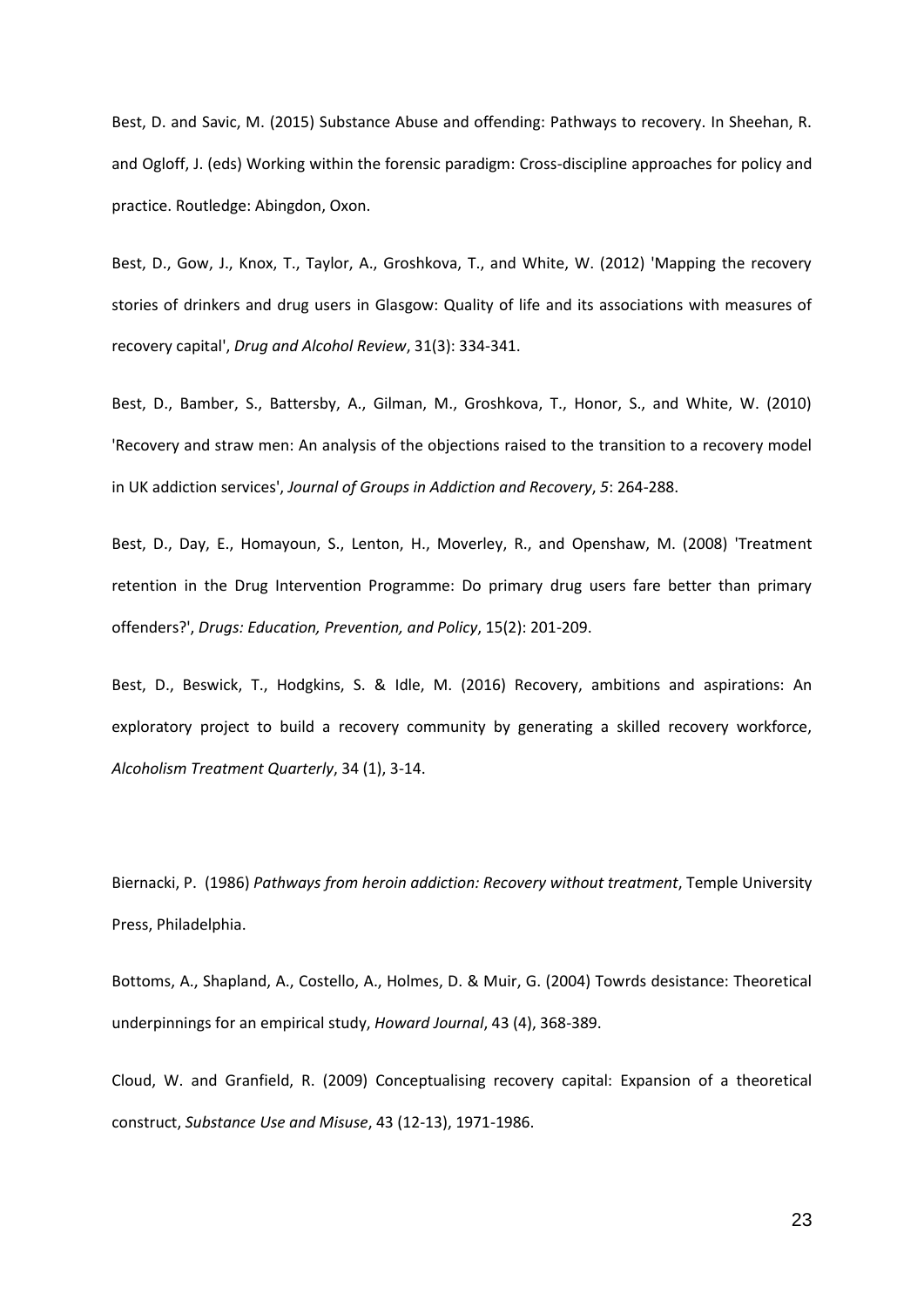Cloud, W. & Granfield, R. (2001) Natural recovery from substance dependency: Lessons for treatment providers, Journal of Social Work Practice in the Addictions, 1(1), 83-104.

Colman, C., and Vander Laenen, F. (2012) '"Recovery Came First": Desistance versus Recovery in the Criminal Careers of Drug-Using Offenders', *The Scientific World Journal*, Available at: <http://www.hindawi.com/journals/tswj/2012/657671/> (Accessed 29/02/2015).

Deegan, P. (1996) 'Recovery as a journey of the heart', *Psychiatric Rehabilitation Journal*, *19* (3), 91– 97.

De Leon, G. (2000) *The Therapeutic Community: Theory, Model and Method,* Springer Publishing Incorporated, New York, NY.

De Maeyer, J. Vanderplasschen, W. & Broekaert, E. (2009) Exploratory study on drug users' perspectives on quality of life: More than health-related quality of life? *Social Indicators Research*, 90, 107-126.

De Maeyer, J., Vandesplasschen, W., Lammertyn, J., van Nieuwehuizen, C., Sabbe, B. & Broekaert, E. (2011) Current quality of life and its determinants among opiate-dependent individuals five years after starting methadone treatment, *Quality of Life Research*, 20, 139-150.

Dingle, G. A., Stark, C., Cruwys, T., and Best, D. (2014) 'Breaking good: breaking ties with social groups may be good for recovery from substance misuse', *British Journal of Social Psychology*, DOI:10.1111/bjso.12081.

Donati, P. (2011) Relational sociology: A new paradigm for the social sciences, Abingdon: Routledge.

Draine, J., Wolff, N., Jacoby, J. E., Hartwell, S., & Duclos, C. (2005). Understanding community reentry of former prisoners with mental illness: a conceptual model to guide new research. *Behavioral sciences & the law*,*23*(5), 689-707.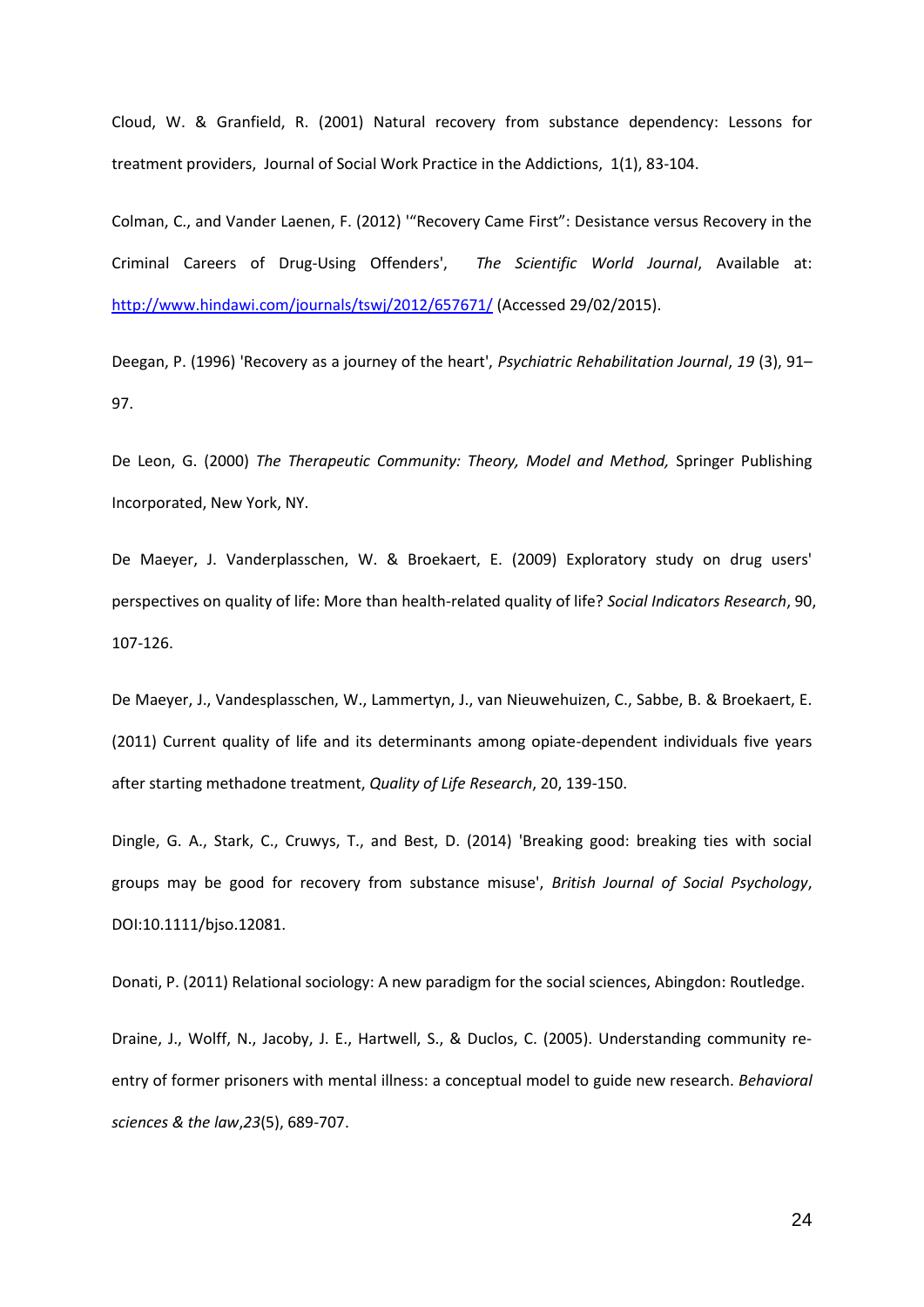Farrall, S. (2002) Rethinking what works with offenders: Probation, social context and desistance from crime, Devon: Willan Publishing.

Farrall, S., and Calverley, A. (2006) *Understanding Desistance from Crime*, Crime and Justice Series, London: Open University Press.

Farrall, S., Hunter, B., Sharpe, G. & Calverley, A. (2014) Citizenship values and desistance from crime: Exploring change over time. In: 'Criminal careers in transition: The Social Context of Desistance From Crime"; Oxford University Press.

Giordano, P. C., Cernkovich, S. A., and Rudolph, J. L. (2002) 'Gender, crime and desistance: Towards a theory of cognitive transformation', *American Journal of Sociology*, 107: 990- 1064.

Gossop, M., Marsden, J., and Stewart, D. (1998) NTORS at one year. The National Treatment Outcome Research Study: Changes in substance use, health and criminal behaviour at one year after intake. London: Department of Health.

Gossop, M., J. Marsden and D. Stewart (2001) NTORS after Five Years: The National Treatment Outcome Research Study: Changes in Substance Use, Health and Criminal Behaviour during the Five Years after Intake. London: National Addiction Centre.

Gossop, M., K. Trakada, D. Stewart and J. Witton (2005) 'Reductions in Criminal Convictions after Addiction Treatment: 5-Year Follow-Up', *Drug and Alcohol Dependence* 79(3): 295–302.

Haslam, S. A. (2014). Making good theory practical: Five lessons for an Applied Social Identity Approach to challenges of organizational, health, and clinical psychology. British Journal of Social Psychology,

Haslam, S. A., Stephen. D., Reicher, and Levine, Mark(2012) "When other people are heaven, when other people are hell: How social identity determines the nature and impact of social support." *The social cure: Identity, health and well-being. Pp*: 157-174.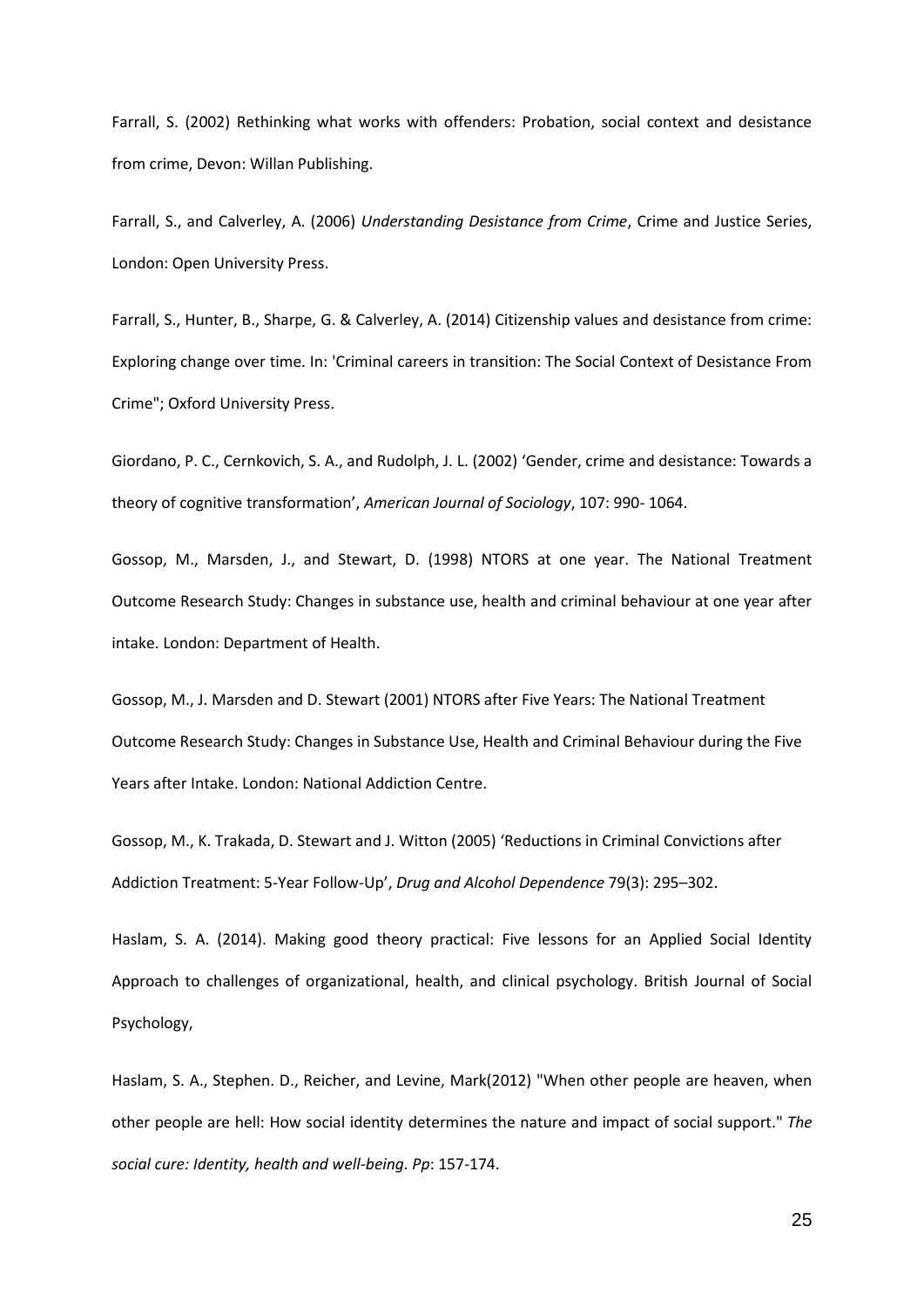Holloway, K., Bennet, T. and Farrington D. (2005) The effectiveness of criminal justice and treatment programmes in reducing drug-related crime: a systematic review. Home Office Online Report. London: Home Office.

Home Office (1998) *Tackling drugs to build a better Britain: The government's ten year strategy for tackling drugs misuse* (Cm 3945). London, England: HMSO.

Home Office (2010) *Drug Strategy 2010 Reducing Demand, Restricting Supply, Building Recovery: Supporting People to Live a Drug Free Life*. Available at:

[https://www.gov.uk/government/uploads/system/uploads/attachment\\_data/file/118336/drug](https://www.gov.uk/government/uploads/system/uploads/attachment_data/file/118336/drug-strategy-2010.pdf)[strategy-2010.pdf](https://www.gov.uk/government/uploads/system/uploads/attachment_data/file/118336/drug-strategy-2010.pdf) (Accessed 25/05/2015).

Humphreys, K., and Lembke, A. (2014) 'Recovery-oriented policy and care systems in the UK and USA', *Drug and Alcohol Review*, 33(1), 13-18.

Humphreys, K., and Lembke, A. (2013) Recovery-oriented policy and care systems in the UK and USA', *Drug and Alcohol Review*, 33: 12-18.

Inter-Ministerial Group on Drugs (2012) *Putting Full Recovery First,* Available at: *[https://www.gov.uk/government/uploads/system/uploads/attachment\\_data/file/98010/recovery](https://www.gov.uk/government/uploads/system/uploads/attachment_data/file/98010/recovery-roadmap.pdf)[roadmap.pdf](https://www.gov.uk/government/uploads/system/uploads/attachment_data/file/98010/recovery-roadmap.pdf)* (Accessed 25/05/2015).

Irving, J., (2016) Alcoholics Anonymous- sustaining behavioural change. In, Robinson,. A and Hamilton, P. (2016) (eds). *Transforming Identities: Seeking Successful Lives.* Policy Press: Bristol

Jetten, J., Haslam, C., Haslam, S. A., Dingle, G., and Jones, J. M. (2014) 'How groups affect our

health and well-being: The path from theory to policy', Social Issues and Policy Review,

8, 103-130.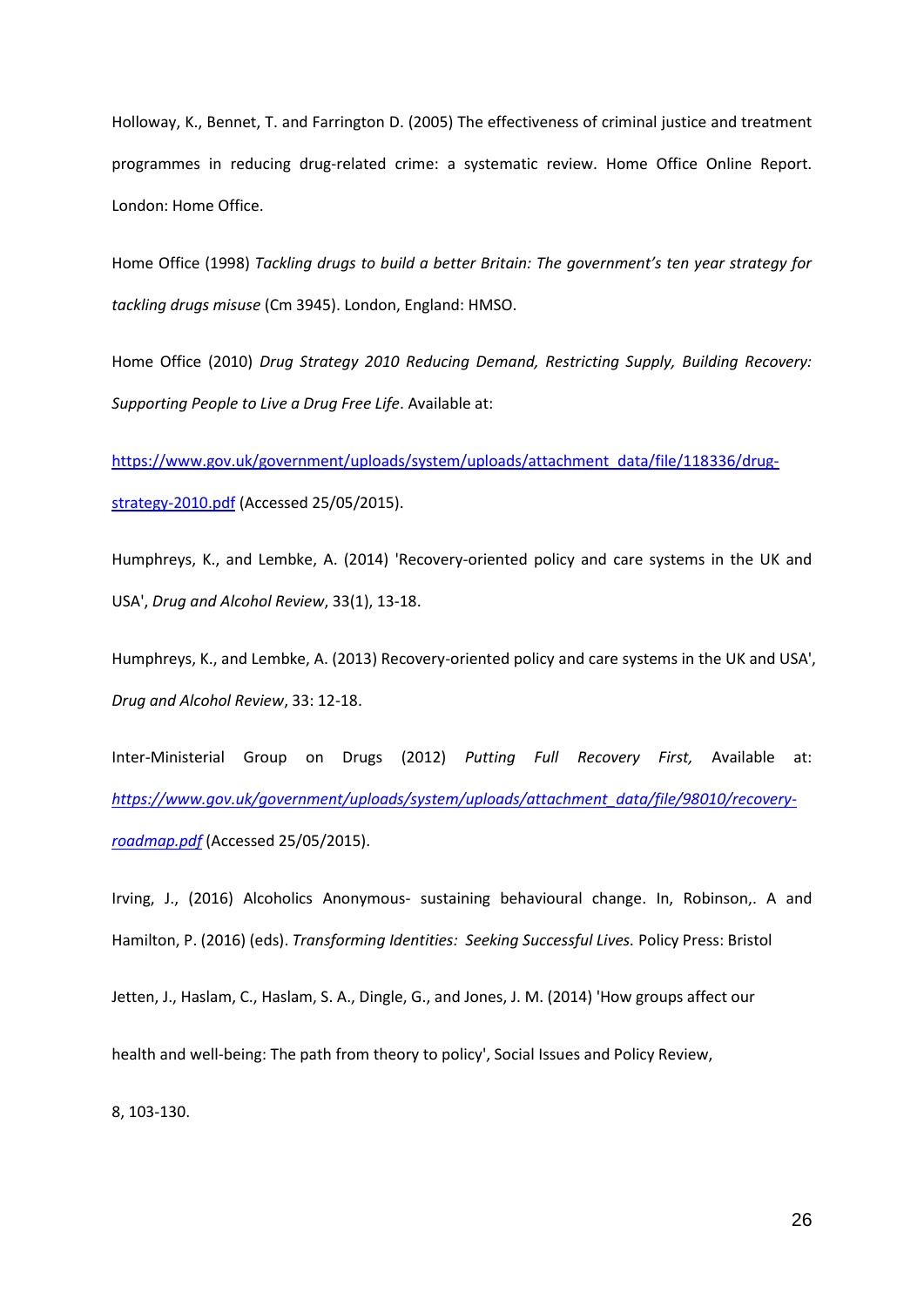Kelly, J. F., and White, W. (2011) 'Recovery Management: What If We Really Believed That Addiction Was a Chronic Disorder?', *Addiction Recovery Management,* Humana Press: 67-84.

Laub, J. H., and Sampson, R. J. (2003) *Shared Beginnings, Divergent Lives: Delinquent boys to age 70,* Cambridge, MA: Harvard University Press.

Laub, J. H., & Sampson, R. J. (2006). *Shared Beginnings, Divergent Lives.* London, UL: Harvard University Press.

Laub, J., Sampson, R. & Sweeten, G. (2011) Assessing Sampson and Laub's life-course theory of crime. In: Cullen, Francis T., John Wright, and Kristie Blevins, eds. *Taking stock: The status of criminological theory. Vol. 1.* Transaction Publishers: New Brunswick, US.

Laudet, A. B. (2007) 'What does recovery mean to you? Lessons from the recovery experience for research and practice', *Journal of Substance Abuse Treatment*, 33(3), 243-256.

Laudet, A.B., and White, W. (2010) 'What are your priorities right now? Identifying service needs across recovery stages to inform service development', *Journal of Substance Abuse Treatment*, 38  $(1):51-59.$ 

Leamy, M., Bird, V., Le Boutillier, C., Williams, J., and Slade, M. (2011) 'A conceptual framework for personal recovery in mental health: systematic review and narrative synthesis', *British Journal of Psychiatry*, 199, 445–452.

LeBel, T., Burnett, R., Maruna, S. and Bushway, S. (2008) The 'chicken and egg' of subjective and social factors in desistance from crime, European Journal of Criminology, 5(2), 131-159.

Lemert, E. M. (1951) *Social Pathology*, New York: McGraw Hill.

Lofland, J. (1969). *Deviance and identity*. Englewood Cliffs, NJ: Prentice Hall.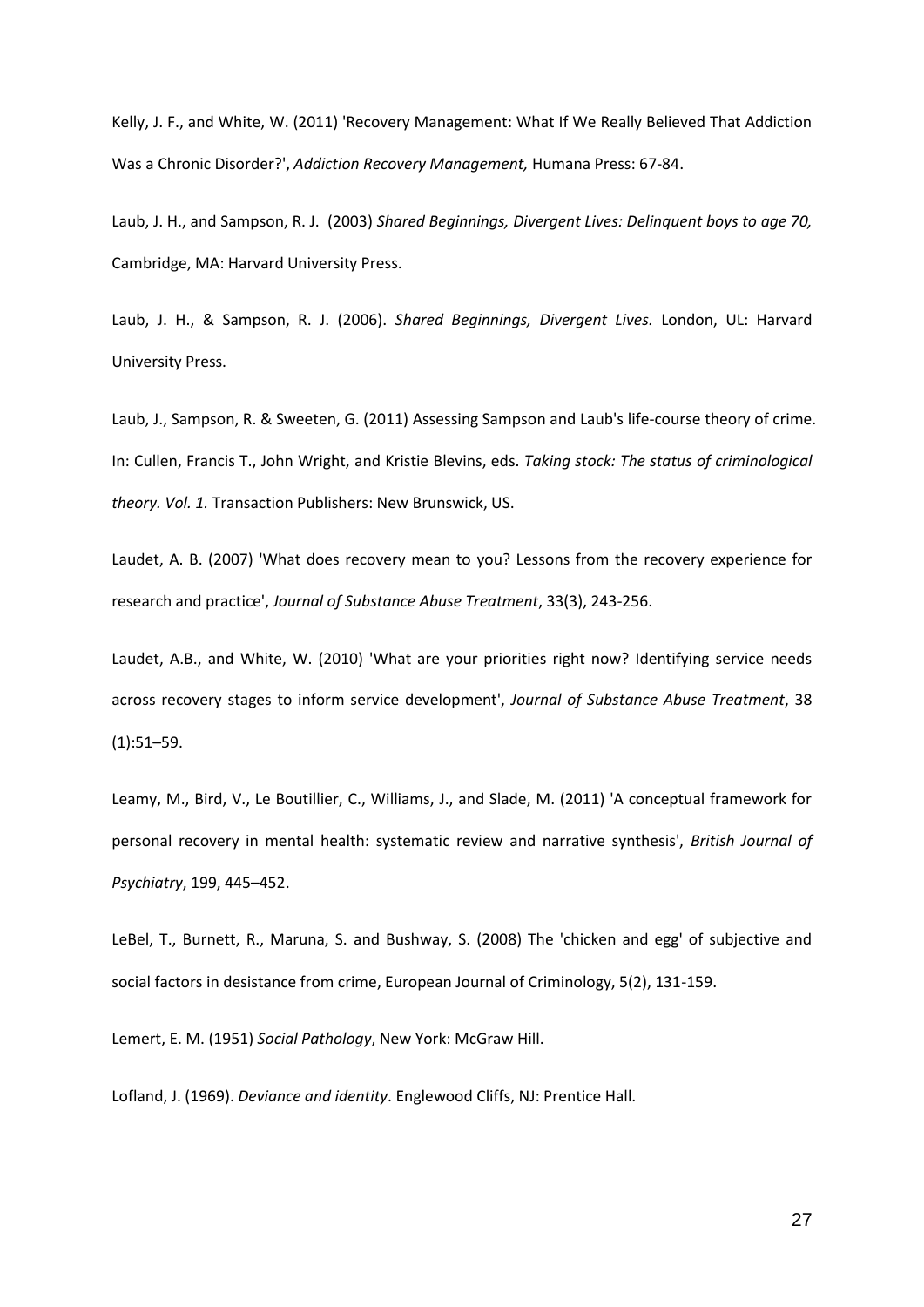Longabaugh, R., Wirtz, P. W., Zywiak, W. H., and O'Malley, S. S. (2010). Network support as a prognostic indicator of drinking outcomes: The COMBINE study', *Journal of Studies on Alcohol and Drugs*, 71(6), 837.

Marsh, B. (2011). *Narrating desistance: Identity change and the 12-step script*. Irish Probation Journal, 8, 49-68.

Maruna, S. (2012) 'Elements of Successful Desistance Signalling', *Criminology and Public Policy*, 11 (1): 73- 86.

Maruna, S., Le Bel, T. P., Naples, M., and Mitchell, N. (2010) 'Looking-glass Identity Transformation: Pygmalion and Golem in the Rehabilitation Process', in Veysey, B., Christian, J., and Martinez, D. J. (Eds.) (2013). *How Offenders Transform their Lives*, Routledge.

Maruna, S., and Farrall, S. (2004) *Desistance from crime: A theoretical reformulation*. na.

Maruna, S., Lebel, T. P., Mitchell, N., and Naples, M. (2004) 'Pygmalion in the reintegration process: Desistance from crime through the looking glass', *Psychology, Crime and Law*, 10(3), 271-281.

Maruna , S., and LeBel , T. P. (2003), 'Welcome Home? Examining the "Re-entry Court" concept from a Strength Based Perspective ', *Western Criminology Review*, 4 : 91 – 107 .

Maruna, S. (2001) *Making good: How ex-convicts reform and rebuild their lives*, Washington, DC: American Psychological Association.

McIntosh, J., and McKeganey, N. (2000) 'Identity and Recovery from dependant drug use: The addict's perspective', *Drugs Education Prevention and Policy*, 8, 47-59.

McMurran, M., and Ward, T. (2004) 'Motivating offenders to change in therapy: An organizing framework', *Law and Criminological Psychology*, 9: 295- 311.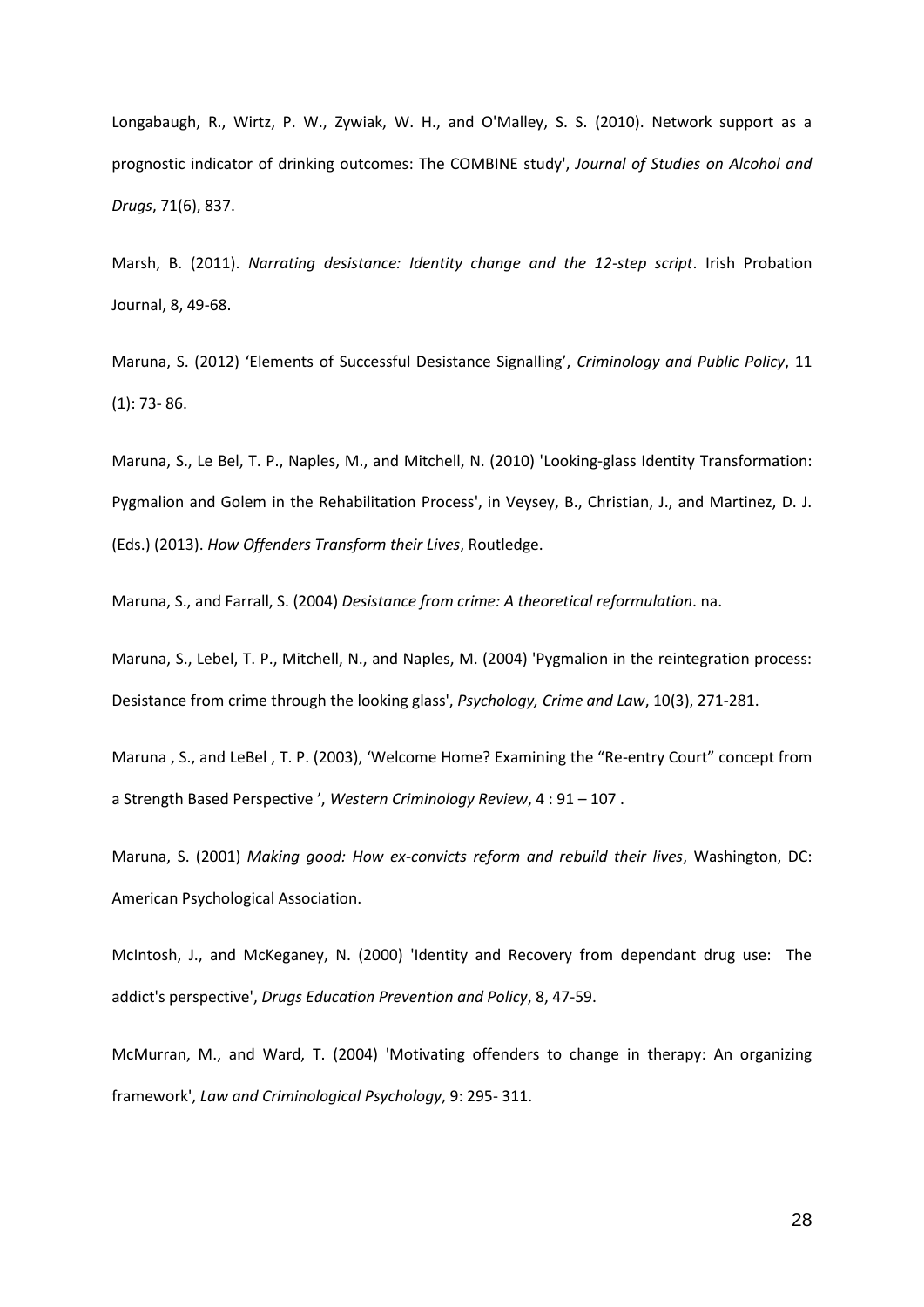McNeill, F., Farrall, S., Lightowler, C., and Maruna, S. (2012) *How and why people stop offending: discovering desistence*. Institute for Research and Innovation in Social Services. <http://eprints.gla.ac.uk/79860/1/79860.pdf> (Accessed 12/03/2015).

McNeill, F. (2006) 'A Desistance Paradigm for Offender Management', *Criminology and Criminal Justice*, 6 (1): 39-62.

McNeill, F., Anderson, K., Colvin, S., Overy, K., Sparks, R. and Tett, L. (2011) 'Kunstprojecten en What Works; een stimulans voor desistance?' (Trans. 'Inspiring Desistance? Arts projects and 'what works?') Justitiele verkenningen, 37(5): 80-101. Available at: [http://blogs.iriss.org.uk/discoveringdesistance/files/2011/09/McNeill-et-al.-2011-Inspiring-](http://blogs.iriss.org.uk/discoveringdesistance/files/2011/09/McNeill-et-al.-2011-Inspiring-Desistance.pdf)[Desistance.pdf](http://blogs.iriss.org.uk/discoveringdesistance/files/2011/09/McNeill-et-al.-2011-Inspiring-Desistance.pdf) (Accessed 29/08/13).

McNeill, F., and Maruna, S. (2007) 'Giving Up and Giving Back: Desistance, generativity and Social Work with Offenders', in McIvor, G., and Raynor, P. (eds) *Developments in Social Work with Offenders*, Research Highlights in Social Work 48, Jessica Kingsley: London.

McNeill, F. (2014) Discovering desistance: Three aspects of desistance?

McNeill, F. and Whyte, B. (2007) *Reducing Reoffending: Social Work and Community Justice in Scotland*, Cullompton: Willan.

McNeill, F. and Weaver, B. (2010) *Changing Lives? Desistance Research and Offender Management,* Glasgow: Scottish Centre for Crime and Justice Research. Available at: <http://www.sccjr.ac.uk/documents/Report%202010%2003%20-%20Changing%20Lives.pdf> (Accessed: 30/08/13).

Ministry of Justice (2010) Breaking the Cycle: Effective Punishment, Rehabilitation and Sentencing of Offenders, Available at: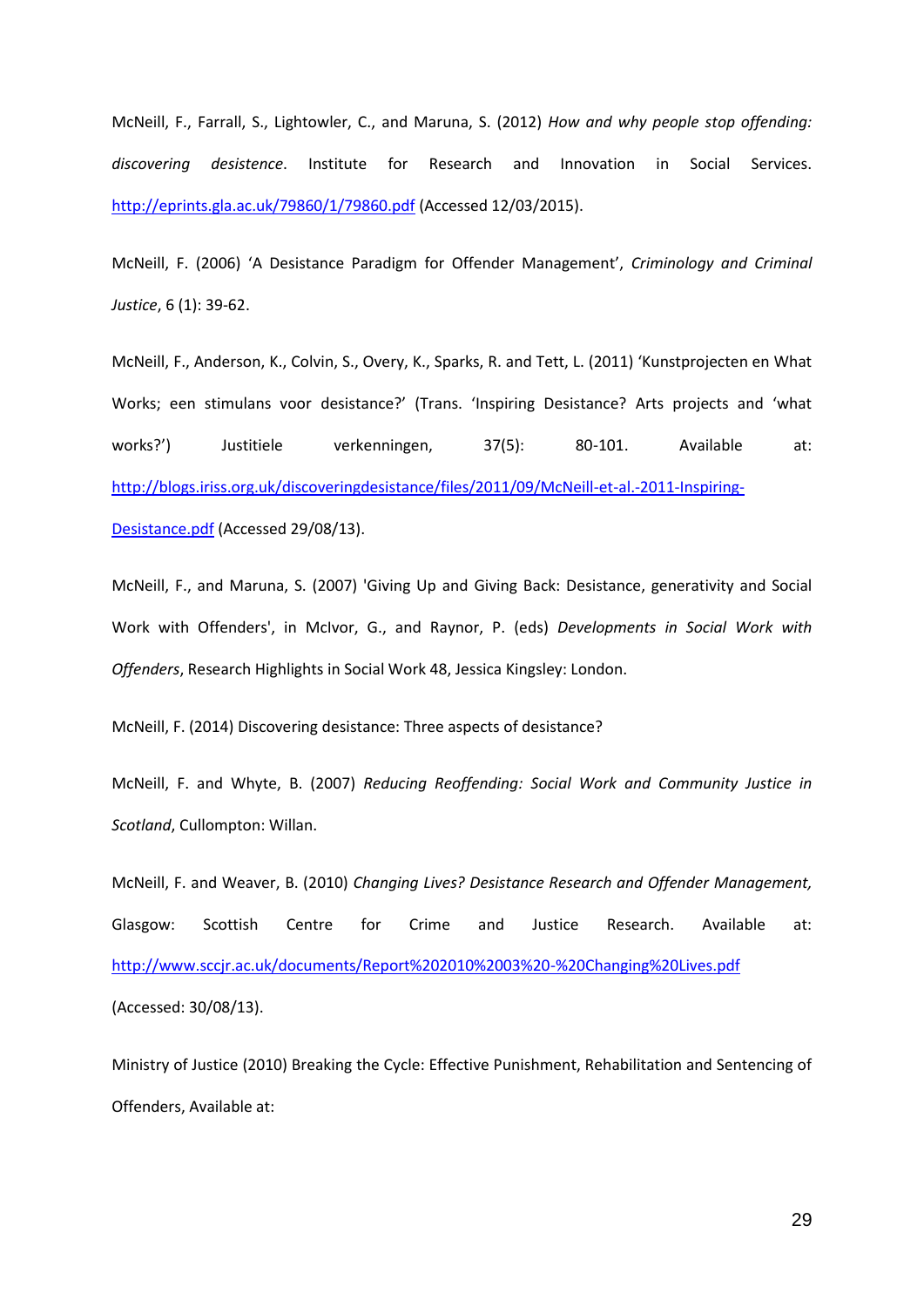[http://webarchive.nationalarchives.gov.uk/20120119200607/http:/www.justice.gov.uk/consultation](http://webarchive.nationalarchives.gov.uk/20120119200607/http:/www.justice.gov.uk/consultations/docs/breaking-the-cycle.pdf) [s/docs/breaking-the-cycle.pdf](http://webarchive.nationalarchives.gov.uk/20120119200607/http:/www.justice.gov.uk/consultations/docs/breaking-the-cycle.pdf) (Accessed 29/03/2015).

Ministry of Justice (2013) *Transforming Rehabilitation: A Strategy for Reform*, Available at:

[https://www.gov.uk/government/uploads/system/uploads/attachment\\_data/file/228744/8619.pdf](https://www.gov.uk/government/uploads/system/uploads/attachment_data/file/228744/8619.pdf) (Accessed 29/03/2015).

Moffat, S. (2015) *The prospects for desistance: Can we create a desistance agenda?*, Criminal Justice Alliance Report, Available at:

[http://criminaljusticealliance.org/wp-content/uploads/2015/03/Prospects-for-a-Desistance-Agenda-](http://criminaljusticealliance.org/wp-content/uploads/2015/03/Prospects-for-a-Desistance-Agenda-Full-report.pdf)[Full-report.pdf\(](http://criminaljusticealliance.org/wp-content/uploads/2015/03/Prospects-for-a-Desistance-Agenda-Full-report.pdf)Accessed 29/03/2015).

Moos, R. (2007) 'Theory-based processes that promote remission of substance use disorders', *Clinical Psychology Review*, 27: 537−551.

Neale, J., Nettleton, S., and Pickering, L. (2011) 'What is the role of harm reduction when drug users say they want abstinence?', *International Journal of Drug Policy* 22, 189–193.

Nurco, D. N. (1998) 'A long-term programme of research on drug use and crime', *Substance Use and Misuse*, 33, 1817–1837.

Nurco, D. N. (1987) 'Drug addiction and crime: A complicated issue', *British Journal of Addiction*, 82, 7–9.

NOMS (2010) *Understanding Desistance from Crime*, Prof Shadd Maruna, Rehabilitation Services Group, NOMS, MoJ (June 2010), Available at:

<http://www.clinks.org/assets/files/PDFs/Desistance.pdf> (Accessed 29/03/2015).

Oyserman, D., Fryberg, S. A., and Yoder, N. (2007) 'Identity-based motivation and health', *Journal of Personality and Social Psychology*, 93(6), 1011-1027.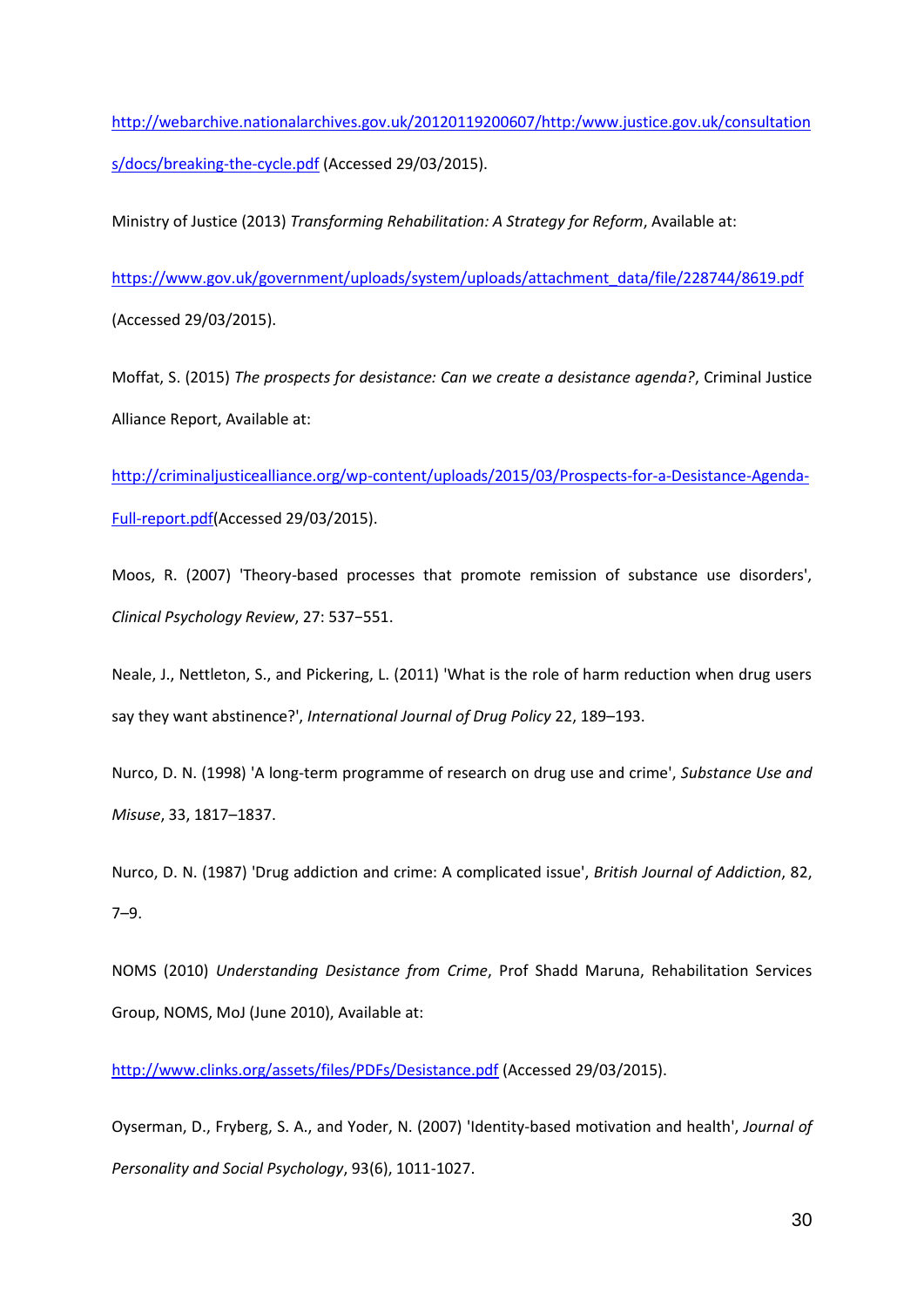Patternoster, R., and Bushway, S. (2009) 'Desistance and the 'feared self': Towards an identity theory of criminal desistance', *Journal of Criminal Law and Criminology*, 99 (4): 1103- 1156.

Putnam, R. D. (2001) *Bowling alone: The collapse and revival of American community*. Simon and Schuster.

Reith, G. & Dobbie, F. (2012) Lost in the game: Narratives of addiction and identity in recovery from problem gambling, *Addiction Research and Theory*, 20 (6), 511-521.

Rex, S. (1999) 'Desistance from offending: Experiences of Probation', *The Howard Journal of Criminal Justice*, 38 (4): 366- 383.

Robinson, G., and Shapland, J. (2008) "Reducing Recidivism A Task for Restorative Justice?" *British Journal of Criminology*, 48 (3): 337-358.

Ronel, N., and Segev, D. (2015) *Positive Criminology*, Oxon: Routledge.

Rowe, M., Clayton, A., Benedict, P., Bellamy, C., Antunes, K., Miller, R., Pelletier, J-F., Stern, E. & O'Connell, M. (2012) Going to the source: Creating a citizenship outcome measure by communitybased participatory research methods, *Psychiatric Services*, 63, 5, 445-450.

Sampson, R. J. and Laub, J. H. (1992) 'Crime and Deviance in the Life Course', *Annual Review of Sociology*, 18: 63-84.

Sampson, R. J., & Laub, J. H. (2003). Life - Course Desisters? Trajectories Of Crime Among Delinquent Boys Followed To Age 70\*. *Criminology,* 41(3), 555-592.

Scottish Government (2008) *The Road to Recovery*; Available at: [http://www.emcdda.europa.eu/attachements.cfm/att\\_53209\\_EN\\_Scotland%20Strategy%202008.pd](http://www.emcdda.europa.eu/attachements.cfm/att_53209_EN_Scotland%20Strategy%202008.pdf) [f](http://www.emcdda.europa.eu/attachements.cfm/att_53209_EN_Scotland%20Strategy%202008.pdf) (Accessed 26/05/2015).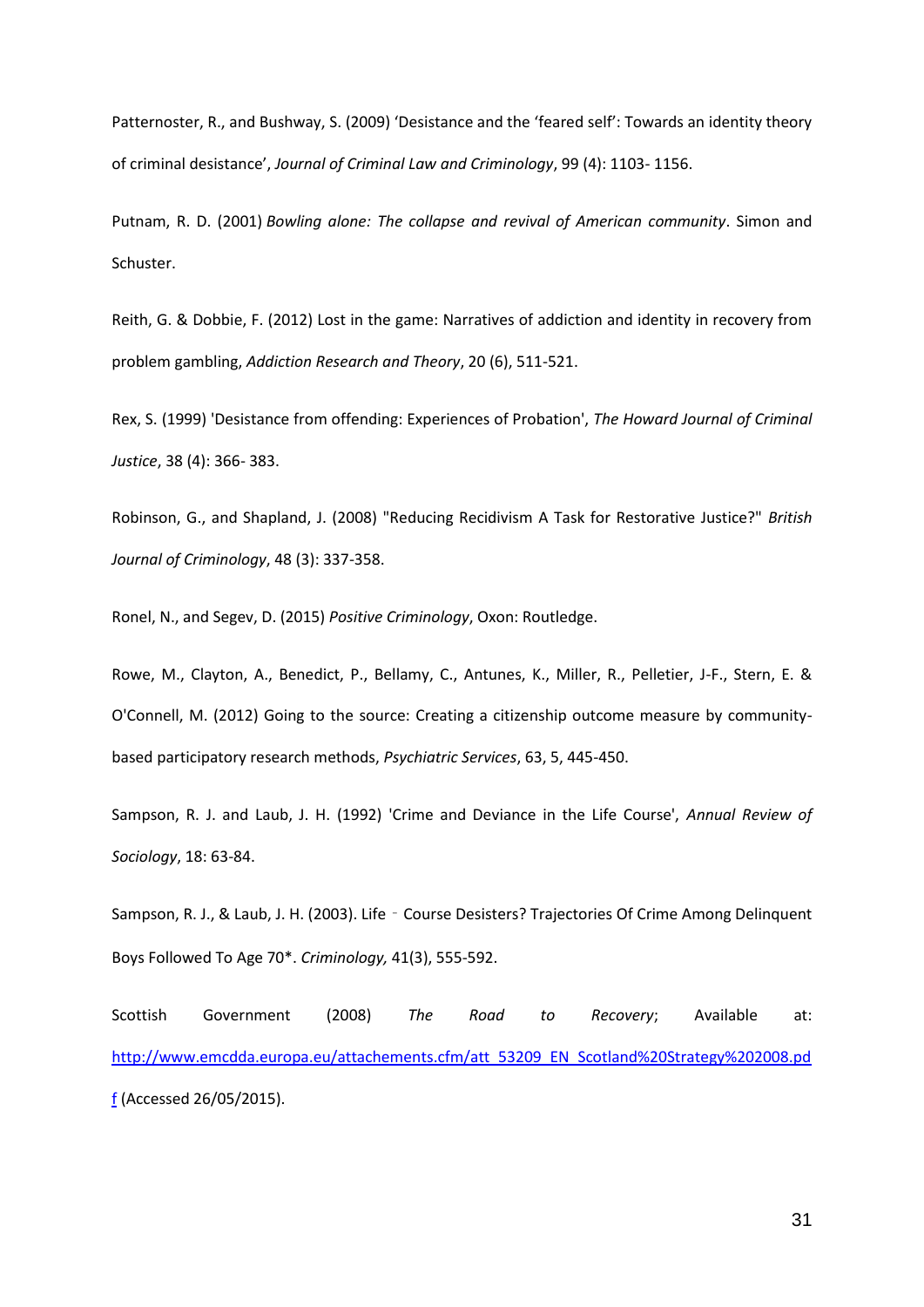Seddon, T. (2000) 'Explaining the Drug–Crime Link: Theoretical, Policy and Research Issues', *Journal of Social Policy* 29(1): 95–107.

Shapland, J., and Bottoms, A. (2011) Reflections on social values, offending and desistance among young adult recidivists, *Punishment and Society,* 13 (3), 256-282.

Shover, N. (1996) *Great Pretenders: Pursuits and Careers of Persistent Thieves.* Boulder, CO: Westview Press.

Smith, A, R. (2007) *The Social World of Alcoholics Anonymous,* Lincoln, NE: iUniverse.

Tajfel, H., and Turner, J. C. (1979). An integrative theory of intergroup conflict. In W. G. Austin and S. Worchel (Eds.), The social psychology of intergroup relations (pp. 33-47). Monterey, CA.: Brooks/Cole.

United Kingdom Drug Policy Commission. (2008) *Reducing drug use, reducing offending: Are programmes for problem drug-using offenders in the UK supported by the evidence?*. London, England.

Vaughan, B. (2007) 'The Internal Narrative of Desistance', *British Journal of Criminology*, 47: 390-404.

Ward, T., & Maruna, S. (2007). *Rehabilitation: Beyond the risk paradigm.* London, UK: Routledge.

Weaver, B., and McNeill, F. (2010) 'Travelling Hopefully: Desistance Research and Probation Practice' in Brayford, J., Cowe, F. and Deering, J. (eds.) *What Else Works? Creative Work with Offenders*, Cullompton: Willan.

Weaver, B. (2012) The relational context of desistance: Some implications and opportunities for social policy, Social Policy and Administration, 46 (4), 395-412.